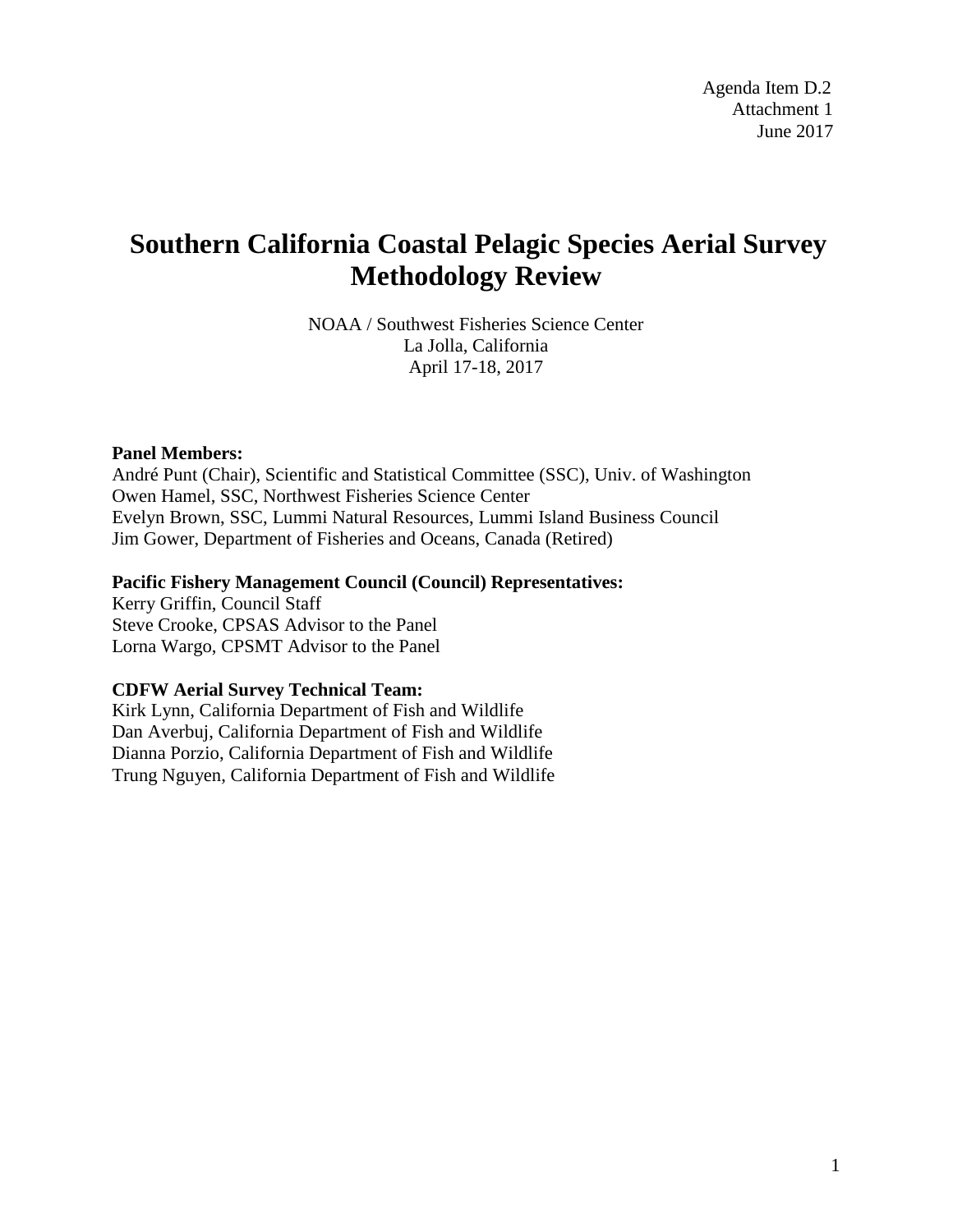# **1) Overview**

The review of the Southern California Coastal Pelagic Species Survey (SCCPSS) was conducted by a Methodology Review Panel that met at the Southwest Fisheries Science Center, La Jolla, CA, from April 17-18, 2017. The SCCPSS involves two projects that are planned to inform the assessments for the Northern Subpopulation of Pacific sardine and the Central Subpopulation of northern anchovy. Project 1 involves a nearshore index of relative (or a [minimum] estimate of absolute) abundance based on density, while Project 2 pertains to an inshore correction factor for the acoustic-trawl method (ATM) survey to account for nearshore areas not surveyed due to operational constraints. Project 2 was an approach recommended by the SSC in November 2015 (Agenda Item H.4.a, Supplemental SSC Report).

Introductions were made (see list of attendees, Appendix 1), and the agenda was adopted. A document outlining the aerial survey, the design of the sampling procedures, preliminary results, and background materials, including the Pacific Northwest aerial survey review report, were provided at the request of the Panel in advance of the usual deadline for a meeting on a Council FTP site.

Mr. Kirk Lynn presented the methodology and current results. He also outlined work to validate the observer species compositions and the biological data collected during the surveys. The Panel raised questions for the technical team, with a view to drawing conclusions focused on sampling design and analyses, taking account of results obtained from data collected during sampling from 2012-2016. The results of the Panel deliberations are summarized in Sections 2 (general considerations), 3 (Project 1), and 4 (Project 2). Section 6 lists the overall conclusions of the review.

The main Panel conclusions are:

- Project 1 is closer to being ready to provide information for use in stock assessments for Pacific sardine (2019-20 or earlier) or northern anchovy. In particular, a negatively biased estimate of biomass can be obtained from the estimates of biomass from surveyed transects. However, it will be necessary to develop and apply a method for estimating the variance of the biomass inshore of the ATM survey area. The estimates of biomass from surveyed transects can be extrapolated to unsurveyed areas, but this will require additional sampling to ensure that the extent of between-area differences in density can be quantified to inform proper stratification of expansions and to allow variance to be estimated.
- The SCCPSS cannot at present be used to develop an index of recruitment for Pacific Sardine or northern anchovy.
- Project 2 is unlikely to be successful given the aerial survey and ATM survey are sampling different parts of the water column, and there is high sampling error.

The Panel recommends that another Methodology Review be undertaken if biomass is estimated by extrapolating into unsurveyed areas (i.e. by assuming the density in the surveyed areas applies to the unsurveyed areas) or if the survey is expanded north of the current survey area (unless the survey is used to provide a minimum estimate of biomass by basing the estimate of biomass only on areas surveyed).

The Panel thanked the technical team for their hard work and willingness to respond to Panel requests, and the staff at the Southwest Fisheries Science Center La Jolla laboratory for their usual exceptional support and provisioning during the Panel meeting.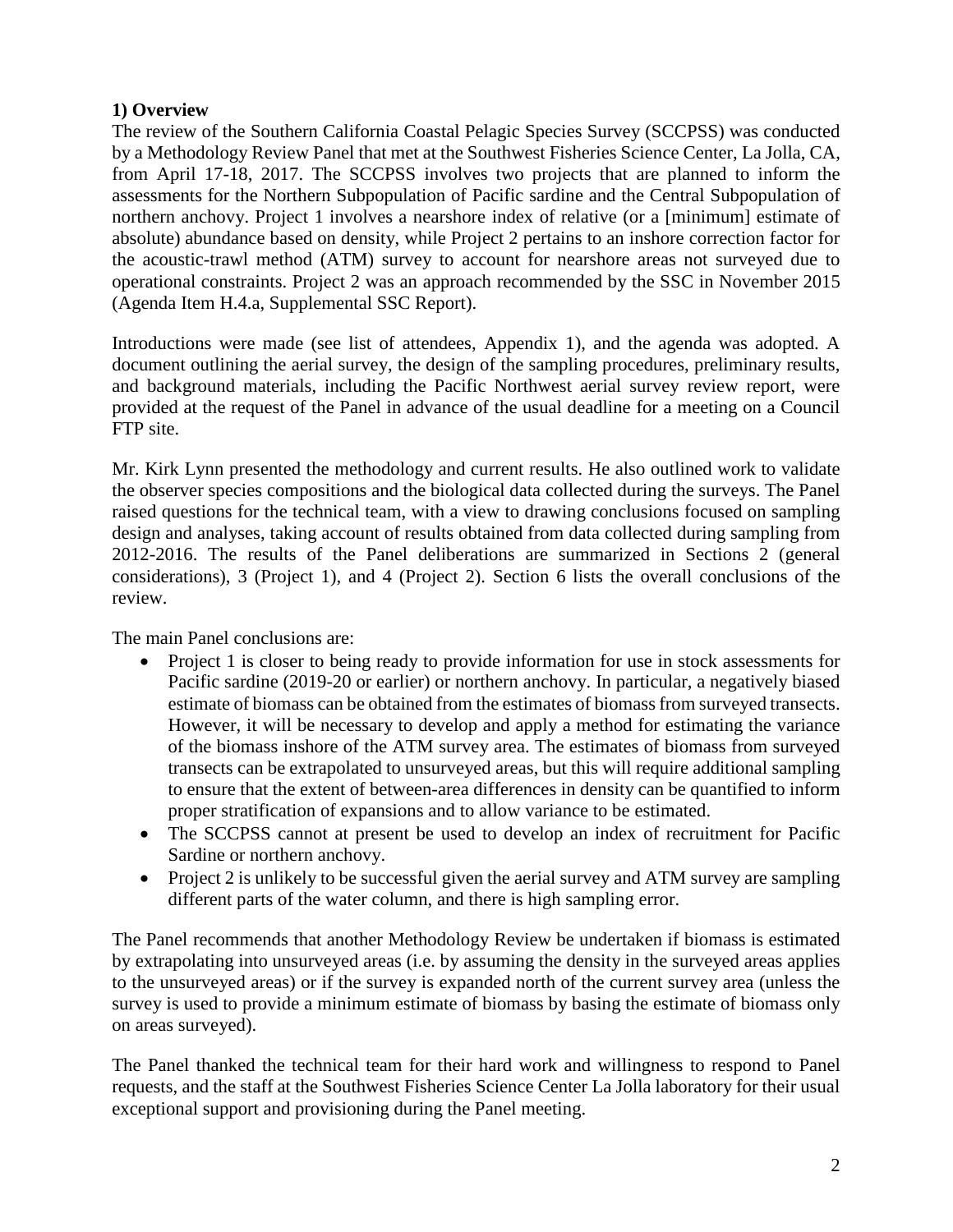# **2. General issues**

Projects 1 and 2 depend on use of aerial survey techniques in nearshore waters to estimate biomass, either along the coast and off islands (Project 1), or along transects (Project 2). Thus, the two projects are subject to common sources of uncertainty. This section outlines issues common to both projects.

# *2.1 Requests*

**A. Request**: Update Tables 1 and 2 from the report of the June 2009 Methodology Panel on the Northwest Aerial Survey (PFMC: Agenda Item H.2.A. Attachment 3, June 2009).

**Rationale**: The Panel wished to have a single summary of the key sources of uncertainty, how the estimates of biomass were likely to be impacted by each source, and whether it would be possible to address each uncertainty, and estimate its magnitude.

**Response:** Table 1 lists the sources of uncertainty associated with species identification, school detection and biomass estimation. It also lists the likely direction of bias and data / methods to overcome each source of uncertainty.

**B. Request**: Show the variance estimates and how they are calculated. Ideally, quantified uncertainty would account for within-transect error (replicate sampling) that might indicate depth variation and movement in schools plus surveyor error. Between-transect variance and the variance estimator for the biomass estimate were requested. There also appears to be rounding since there appears to be an improbable set of numbers divisible by five given the numbers presented. Would that contribute to the variance? Is there an estimate of surveyor bias or survey condition bias? A table listing the sources of variance, how they are calculated, and how they are combined to estimate biomass estimation error would be helpful.

**Rationale**: The estimates of variance of total Coastal Pelagic Species (CPS) biomass included in the documentation accounted only for survey bias error derived from the point set data.

**Response**: The Panel and proponents agreed that the current approach to quantifying uncertainty is inadequate. Appendix 2 outlines a generic approach for quantifying uncertainty for Project 1 estimates. Variance estimation is discussed further in Section 6.2.

**C. Request**: Define the standard for "synoptic" needed to reduce the risk of double counting schools from the ATM survey or vice versa. Optimally, it would be good to see comparisons (aerial to aerial and aerial to acoustic) for overlapping data with increasing time gaps between results. If the comparisons between methods worsen over time, that information might be useful for estimating method error.

**Rationale**: The effect of fish movement, whether lateral or vertical, has not been accounted for in the survey analysis. Schools of sardine or anchovy can travel 10 nm during 24 hours, which can bias estimates from combined aerial-acoustic survey data. The probability of counting the same schools twice may increase with the time interval between the aerial and ATM surveys.

**Response**: The proponents highlighted that aerial surveys are generally conducted very quickly (1-2 days), and attempts are made to conduct aerial surveys synoptically with the ATM survey. The Panel supports the strategy adopted by the proponents.

**D. Request**: Explain the relationship between the estimates obtained during the spring and summer surveys and which subpopulations of anchovy and sardine are observed during those surveys. **Rationale**: The Panel was concerned that the summer estimates of biomass likely pertain to the Southern Subpopulation of Pacific sardine.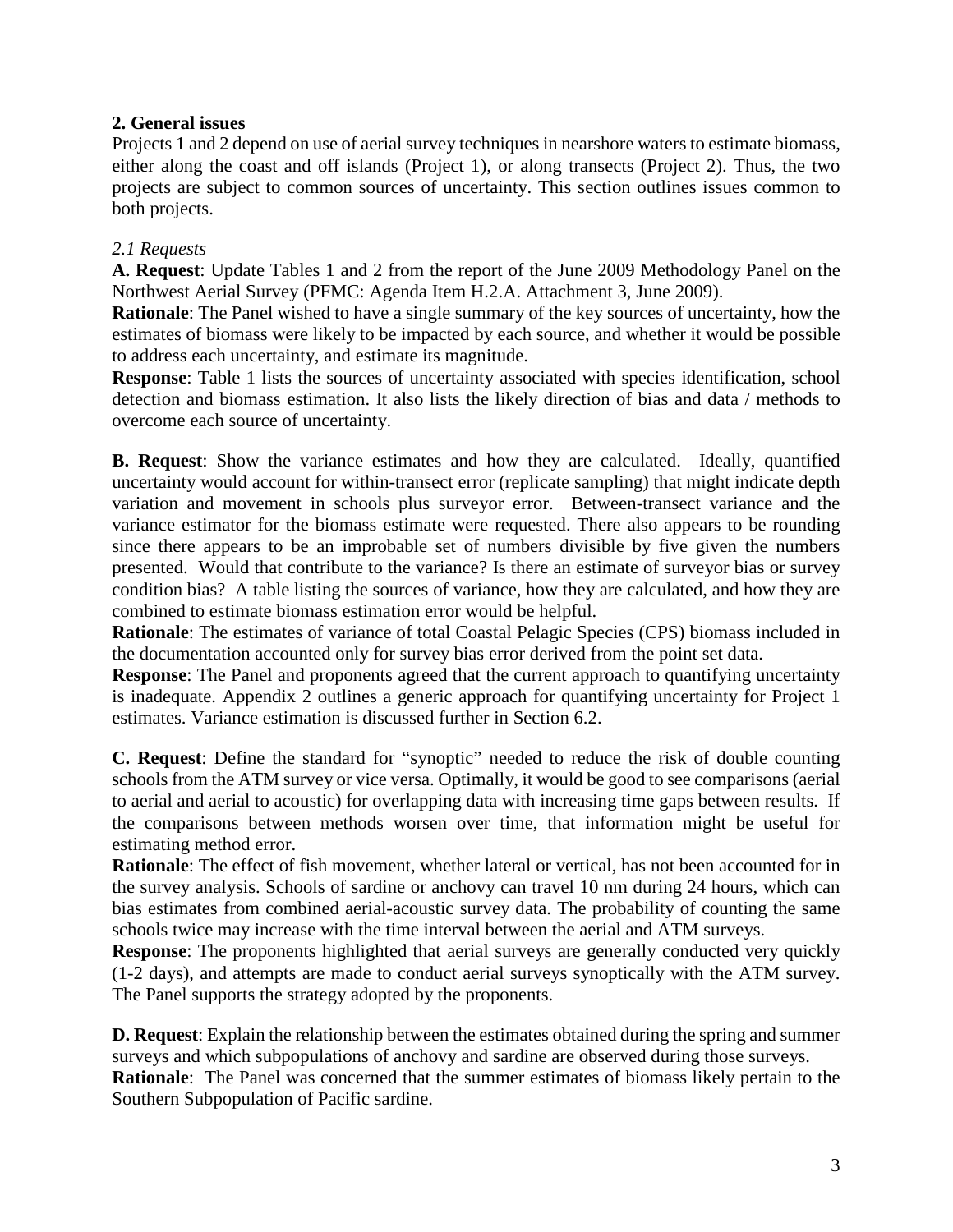**Response**: Table 2 suggests that most of the summer surveys were not conducted in environmental conditions consistent with the presence of the Northern Subpopulation of Pacific sardine. The Southern California Bight is an area of overlap for the two subpopulations, and the summer data would not provide usable information on the northern subpopulation. Sampling could, however, be shifted northward according to the distribution of the northern subpopulation from the model of Demer and Zwolinski to focus minimum abundance estimates away from the region of sympatry in the summer months. Northern anchovy may occur in the southern California bight in summer, thus surveying in the Bight is still worthwhile to provide an estimate of minimum abundance therein, but estimation of Pacific sardine could not be used for management purposes until the latitude of distribution of the northern population is reached.

# *2.2 Conclusions*

I). The sample sizes (Table 5 of the survey report) are generally far too small to allow demographic structure in the survey region to be estimated. This means that it is not feasible to compute biomass by age-class, especially for Pacific sardine and northern anchovy, which are target species for the survey. Additional sampling, perhaps in collaboration with the fishing industry, needs to be conducted if age-based estimates of biomass are desired. The level of additional sampling could be selected to achieve a desired level of precision.

II). The present limited age-composition data for Pacific sardine suggests that the animals in nearshore waters are not only "recruits" (age-0 and age-1 animals), but also older age classes, suggesting that the data from the aerial survey do not currently provide a true estimate of recruitment, for Pacific sardine at least.

III). The summer estimates of Pacific Sardine are not likely to provide information on the Northern Subpopulation of Pacific sardine alone, due to the presence of the southern subpopulation in all or part of the Southern California Bight at that time of year.

IV). The approach proposed for estimating variance is inadequate. Further work is needed to develop a variance estimator to more fully account for the various sources of uncertainty.

V). The point set data are limited and hard to collect in Southern California waters, but are a core source of information to validate the survey estimate of biomass. Noting the difficulty for collecting point sets, the Panel nevertheless recommends that additional point set data be collected (or an alternative approaches for groundtruthing survey estimates be applied, such as using the volume of schools combined with estimates of packing density).

# **3. Project 1: Development of a nearshore index of relative abundance based on density**

# *3.1 Requests*

**E. Request**: Plot (a) the point set data and (b) the ratio data vs. pilot-estimated tons (Table 2 of the survey report). Assess the variance structure of the ratio data to determine whether it matches the assumptions of the analyses or whether another analysis provides a better match. Update the analysis based on most appropriate approach for representing variance.

**Rationale**: The estimate of "r" (and its variance) depends on how the ratio data are weighted.

**Response**: An initial regression suggested that variance is independent of the pilot estimate of biomass. However, it was noticed that the observer biomass estimates rather than the boat-based biomass estimates were corrected, i.e. the observer estimates of school biomass were reduced to better match the actual portion of the school captured, but the relationship that should be explored is that of the observer estimates to the true size of the school, as measured by capture, so the capture amounts should be scaled up instead. See Request K.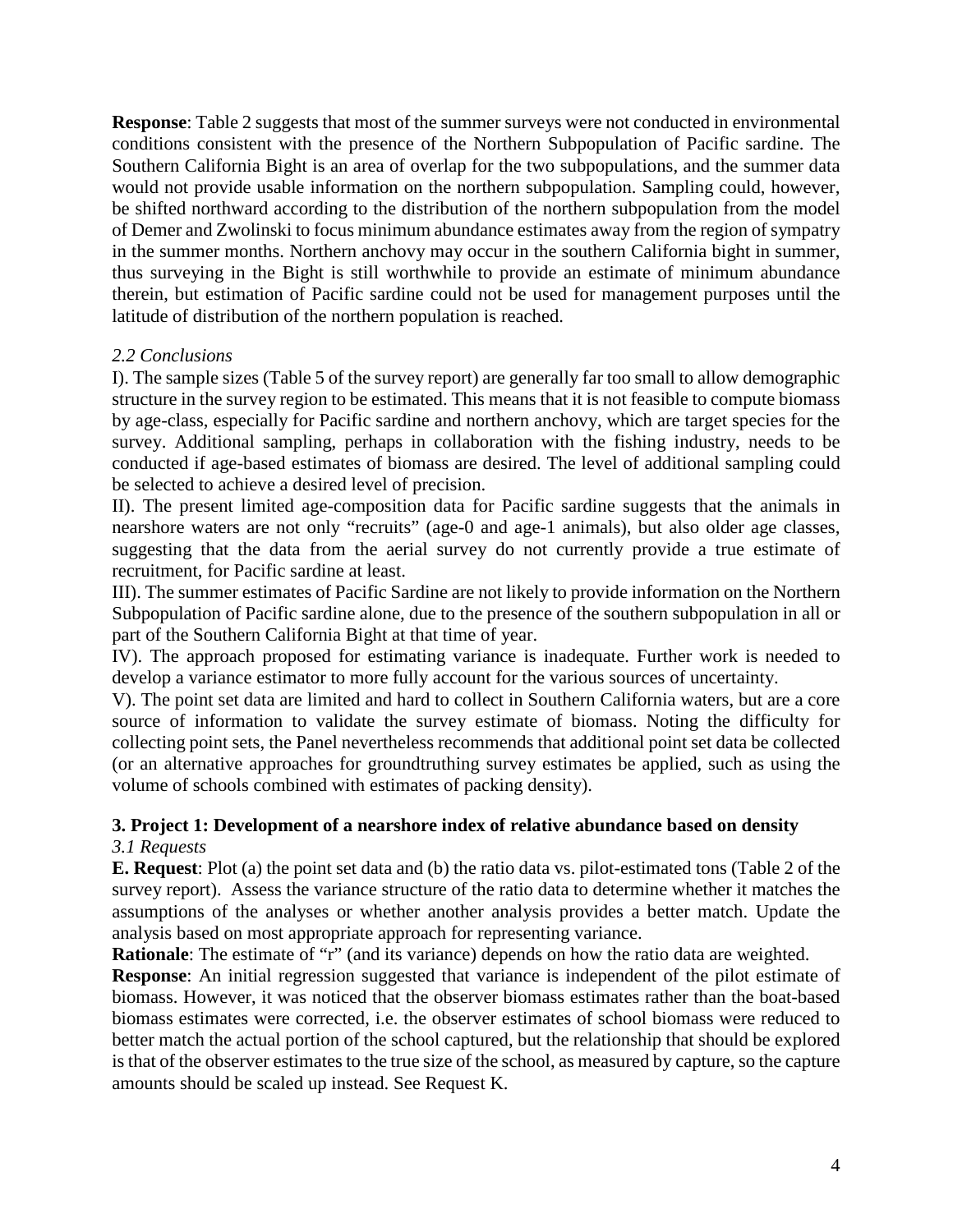**F. Request**: Consider and analyze potential stratifications (e.g., coastal vs. island) to reduce bias in the index/estimate when areas are missed during the survey.

**Rationale**: The Panel was interested in knowing whether densities differed spatially.

**Response:** Results indicate that the nearshore (<40m depth) densities around the islands are substantially smaller than those by the coast. No anchovy were seen in any of the surveys around the islands. This indicates that conducting the aerial survey around the islands is unlikely to yield useful results in summer. In spring, when the Northern Subpopulation of Pacific sardine is present, the island areas could be surveyed and treated as a separate stratum from the coastal areas.

**G. Request**: Describe how a recruitment index would be developed given (the lack of) compositional data?

**Rationale**: There is very little age-composition data for Pacific sardines and northern anchovy. However, young-of-year anchovy, as opposed to sardine, do aggregate in the nearshore, and a coast-wide nearshore aerial survey with directed net sampling may be able to provide an index.

**Response**: The proponents agree that it is currently infeasible to construct an index of recruitment.

**H. Request**: Provide more information on species/amounts for split schools to estimate the proportion of schools with mixed species

**Rationale**: The Panel wished to assess the extent to which it is necessary to estimate the precision associated with estimates of species composition by school.

**Response**: Table 3 lists the breakdown of the observations (sampling events that consist of multiple schools) by whether the observation is of a single species or mixed species. It also shows the number of schools within the single-species or mixed-species observations and the corresponding biomass that is from single-species or mixed-species observations. The Panel noted that interpretation of these data is complicated because of the way mixed species schools and biomass are defined. However, there is evidence that mixed species cannot be ignored, when computing measures of precision. Row 3 of the table shows a small number of observations leading to a large number of schools, contributing the dominant tonnage of mixed schools. This could indicate anomalous conditions affecting interpretation of these few observations.

**I. Request**: Exactly how are transects flown? Does the pilot always circle and descend to observe schools? Document the criteria used by the surveyor to identify species.

**Rationale**: The Panel wished to better understand the survey protocol.

**Response**: The technical team noted "Distinguishing CPS schools from the plane is based on structure, color, shine, and movement of schools. For sardine, they're black-greenish, with a little twinkle. Schools can be either long and stringy or frequently boomerang-shaped (especially when moving) and also balls; often hard-edged. Anchovy are a generic brown color without much shine, and schools are dull-shaped (rounded) of any shape, often blotchy. Mackerel schools are shinier, and individual fish in the school can be detected (especially with binoculars). The big Pacific or blue mackerels can look silver, the smaller Spanish or jack mackerels brownish-green. The shapes of schools are similar to sardine. Large Pacific mackerel are obvious, but it's hard to distinguish between jack and smaller Pacific mackerel. Also, mackerels break the surface more often than other species, and schools move much faster."

**J. Request**: Explain where fish are if they are not seen by the surveyor on nearshore transects (to consider bias). For example, are they (a) too dispersed in nearshore waters shallower than 40 m to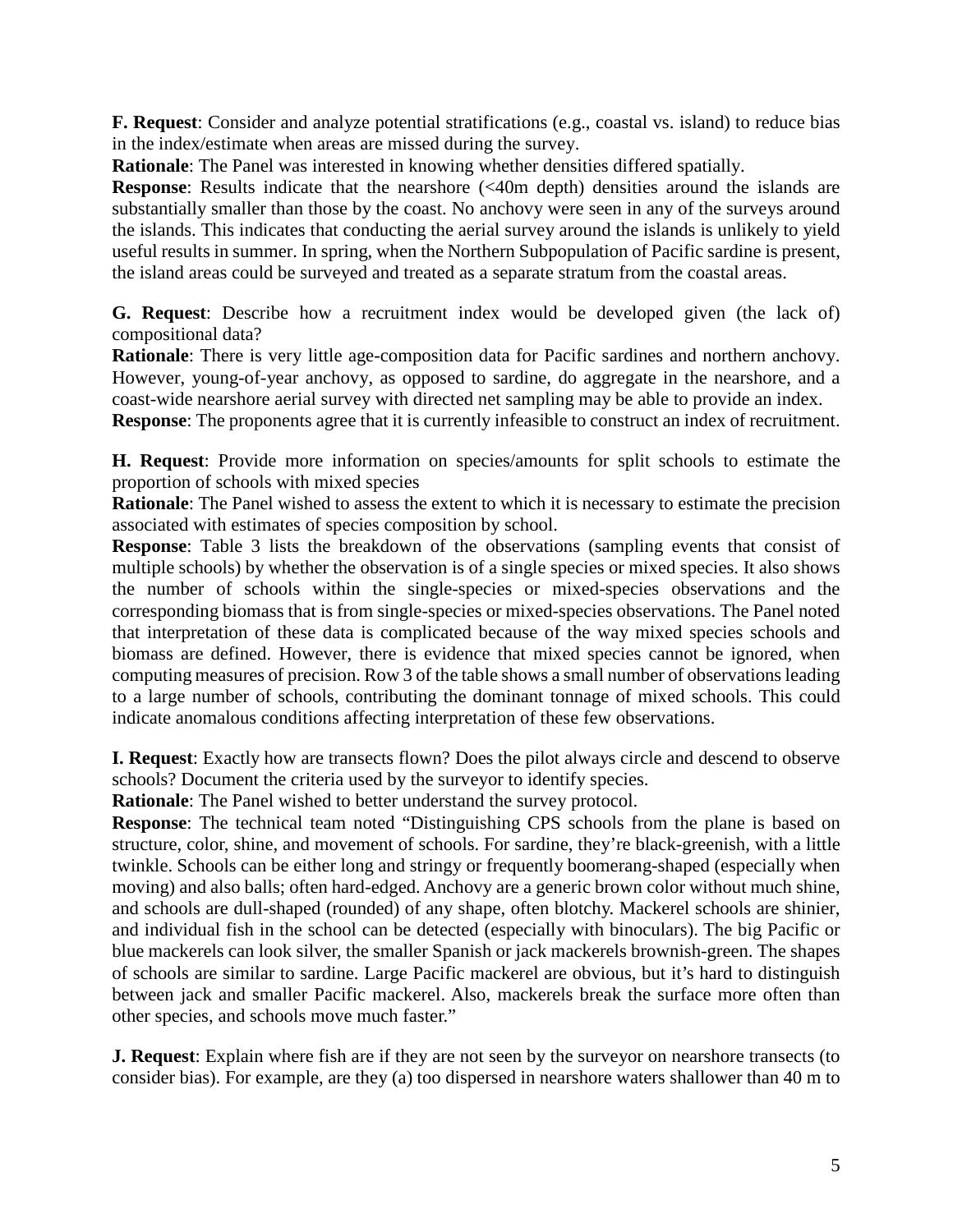be detected (b) to deep in nearshore waters to be detected, or (c) deeper than 40m (i.e., not in the nearshore zone, and therefore not in this survey)?

**Rationale**: The Panel wished to better understand the survey protocol because of the apparent relationship between the number of schools in a cluster and the percentage of schools identified as sardine versus anchovy. Species identification should not be density-dependent. As with the overcounting risk resulting from lateral fish movement, vertical fish movement can lead to undercounting bias for aerial estimates.

**Response**: Sampling error can be examined using repeated surveys and by repeating transects. The magnitude of bias due to dispersed schools and fish deeper than 10m could be consequential (negative bias), but there are currently no data to estimate the magnitude of this bias. The Panel did not consider fish deeper than 40m and offshore a major concern because the nearshore is a strip survey.

**K. Request**: Re-plot (a) the point set data and (b) the ratio data vs. pilot-estimated tons, but adjusting the boat-based landed tons rather than the pilot (observer) based biomass estimates.

**Rationale**: The data used for analysis should be adjusted landed tons to pilot total school biomass estimates, as the goal is to quantify the relationship between the survey-based estimates of entire school biomass and the estimates from point sets, accounting for proportion captured.

**Response**: The analysts adjusted to the data to reflect the recommendation of the Panel. The Panel noted that three of the point sets were estimated to have caught only half of the observed school, while all others were estimated to have caught at least 90% of the school. Since these three points represented extreme outliers either in the ratio or both in estimated biomass and size of the residual, the Panel ultimately recommended removing them from the data set, leaving 26 data points. Figures 1 and 2, which plot the remaining 26 data points, confirm the need to conduct a regression through the origin and also that assuming constant coefficient of variation (CV) is not supported by the data. Constant variance or a relationship between observer estimated biomass and variance that is intermediate between constant variance and constant CV should be used when estimating the total variance of the resultant biomass index or estimate. Appendix 3 outlines another method for estimating the variance of biomass from the surveys.

**L. Request**: Estimate the extent of between-island variance in density

**Rationale**: The amount of between-islands variance in density is needed to estimate the variance of density for unsampled areas.

**Response**: There was insufficient information from previous surveys to evaluate consistency in densities among the island areas.

#### *3.2 Conclusions and recommendations*

I). Add the plot of the point set data used to estimate "r" to the report to be presented to the Council. II). Conduct replicate transects and surveys to allow estimation of variance for density.

III). Conduct more sampling of islands if there is interest in extrapolating observed island densities to unsurveyed islands.

IV). The data should be stratified by island vs coast if they are to be used to extrapolate to unsurveyed areas.

V). The surveyor bias should be based on a regression through the origin with either a constant variance assumption, or variance proportional to observer estimated size, rather than the square of observer estimated size. Use the original observer estimates of school biomass and corrected point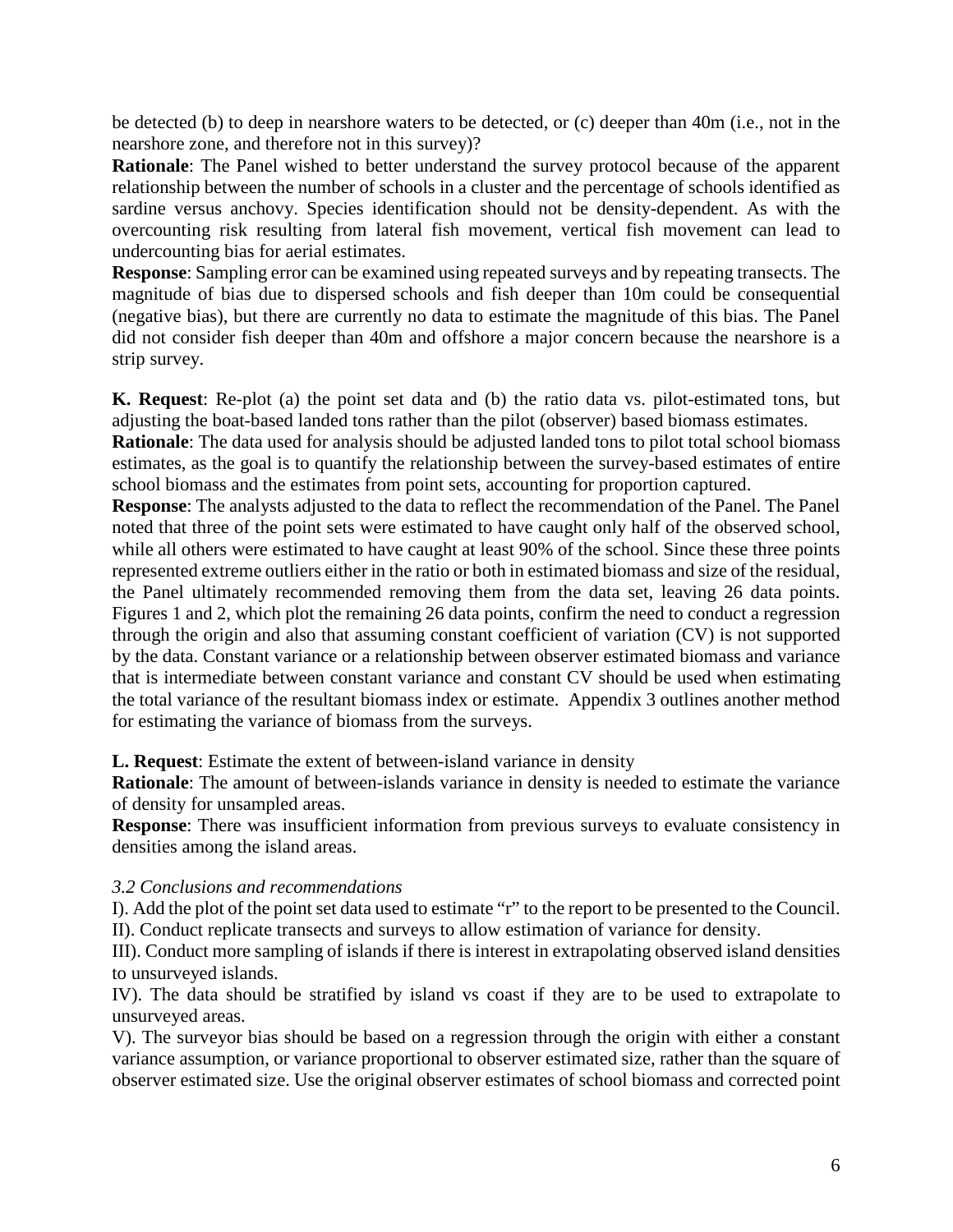sets for analysis of observer bias and variance, and remove the data points where only half of the school was estimated to be caught in the point set.

VI). It is currently infeasible to create an index of recruitment using the SCCPSS data.

VII). The effects of error estimating species biomass in mixed schools could be non-trivial.

# **4. Project 2: Development of an inshore correction factor for the acoustic-trawl method (ATM) survey to account for nearshore areas not surveyed by ships due to operational constraint**

**M. Request**: Provide synoptic, transect-specific acoustic data to compare with the aerial data.

**Rationale**: There is considerable variation among transects and the overall variance of any correction factor depends on the variance of the ATM-based estimates of biomass.

**Response**: Dr. Juan Zwolinski (SWFSC) provided acoustic data for transects that overlap with the aerial survey. However, direct comparisons are difficult to make because the aerial observations occur in the upper 10 m while this represents a "dead zone" with no observations for the acoustic survey. Plots of ATM density and aerial survey biomass for the transects surveyed during 2016 also confirmed that the variation is very high.

# **5. Comments by Advisory Subpanel and Management Team Representatives**

# *5.1 Comments by the Advisory Subpanel Representative*

The CPSAS representative is thankful to the CDFW for their perseverance, dedication of substantial resources and staff time over the past five years to develop a scientific method to quantify the abundance of sardine, anchovy and potentially other CPS in the nearshore area inshore of NOAA CPS surveys.

CPSAS members have repeatedly commented that a substantial volume of fish is missed using current survey methods. We are encouraged that this omission is now acknowledged as a priority research and data need.

The SCCPSS modified the methodology approved for the Northwest Sardine Aerial Survey in an effort to recreate the spotter pilot survey, once used as an index of abundance in sardine stock assessments in California. The SCCPSS expanded its scope to include anchovy in 2013 because both resources are important to California's wetfish industry. Currently, NOAA survey transects do not extend into nearshore waters, 1-2 miles from the mainland and Channel Islands, where the majority of fishing takes place.

One issue identified during this review was that the California CPS fisheries typically take place at night unlike the sardine fishery in the Northwest, yet the aerial survey is conducted in daylight. CPS do surface during daylight in California. Experienced spotter pilots, including the spotter who serves as an observer in the CDFW aerial survey, know the conditions when fish are likely to surface. It will be important to account for the fish that are present, but not seen in aerial surveys. This requires flexibility to fly when fish are likely to be "up".

Species composition was another issue discussed during the review: how to validate the spotter pilot's estimates of composition in mixed schools as well as estimated tonnage. CDFW aerial surveys have found a high degree of accuracy in spotter observations of species composition and estimated tonnage in individual schools. Quantifying tonnage of schools in aerial photographs is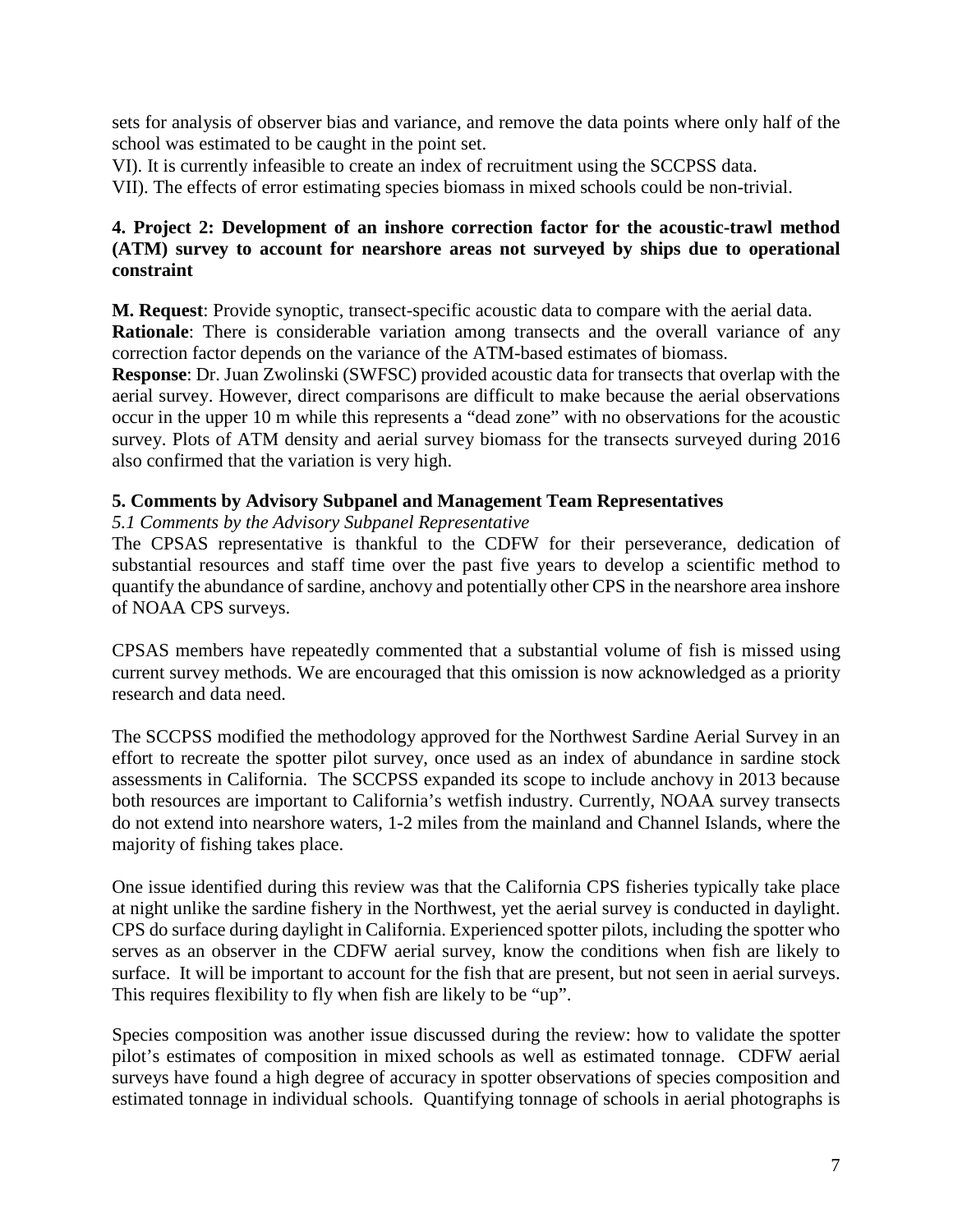based on point sets conducted in 2010 industry-sponsored surveys. However, in California fish behaviour is different from that in the Northwest and point sets capturing 100% of schools were very difficult to achieve, so other methods to quantify school volume are needed.

Panel members offered helpful recommendations to improve the CDFW aerial survey method to allow it to be used in future stock assessments. One recommendation was the need to increase survey sample size. Live bait fishermen are willing to assist in capturing a portion of schools identified by the spotter pilot in 2017. Another method suggested was photographing screen shots of the sonar and fathometer of the capture vessel to document school depth and density.

The CWPA representative, in public comment, described another related cooperative survey now in the planning stages for summer 2018, when the SWFSC plans to utilize a skiff with an acoustic array to survey the inshore area now missed in NOAA surveys. The survey plan for this "proof of concept" includes an aerial component, with transects flown by the spotter pilot. He will photograph schools, and an Exempted Fishing Permit will be requested that will enable purse seine fishermen to capture schools observed in the backscatter. Biological and species composition sampling will be conducted onboard the purse seiner, and the processor receiving the fish will also fully sort the loads, validating the species composition of the sets.

The CPSAS also thanks the SWFSC for recognizing the problems with current surveys as well as helping to provide funding for cooperative surveys that will hopefully improve the accuracy of future stock assessments.

The CPSAS representative is encouraged that progress is being made to develop a survey methodology for the nearshore, an area where the majority of the fishery occurs in California.

#### *5.2 Comments by the Management Team Representative*

The CPSMT representative commends the proponents for the initiative in undertaking this effort and the substantial amount of work by CDFW to address the need to estimate nearshore anchovy and sardine biomass to better inform management of these fish. The current NOAA ship cannot access nearshore areas where CPS stocks are known to reside and the majority of California commercial fishing occurs, and thus the ATM surveys may produce negatively biased estimates. In periods of declining or lower biomass particularly, this can raise concerns as to whether fishing exploitation exceeds appropriate management limits, if based solely on offshore surveys. Conversely, by not accounting for what could be a substantial biomass, the relative harvest level could be overestimated.

This review identified significant logistical challenges with both projects presented, but suggested that of the two, Project 1 shows more promise, and could produce an estimate of biomass if a variance estimation procedure is endorsed and other deficiencies are addressed. For sardine, review of the variance estimator could be accomplished during the next full sardine STAR Panel scheduled for 2019/20. Incorporating a variance estimator for anchovy will depend on a review process that does not yet exist because stocks categorized in the CPS Fishery Management Plan as monitored by definition are not regularly assessed and are not subject to annual management. Full utility of a nearshore biomass estimate for anchovy also will only be achieved if the ATM survey is endorsed for estimating anchovy biomass in offshore waters.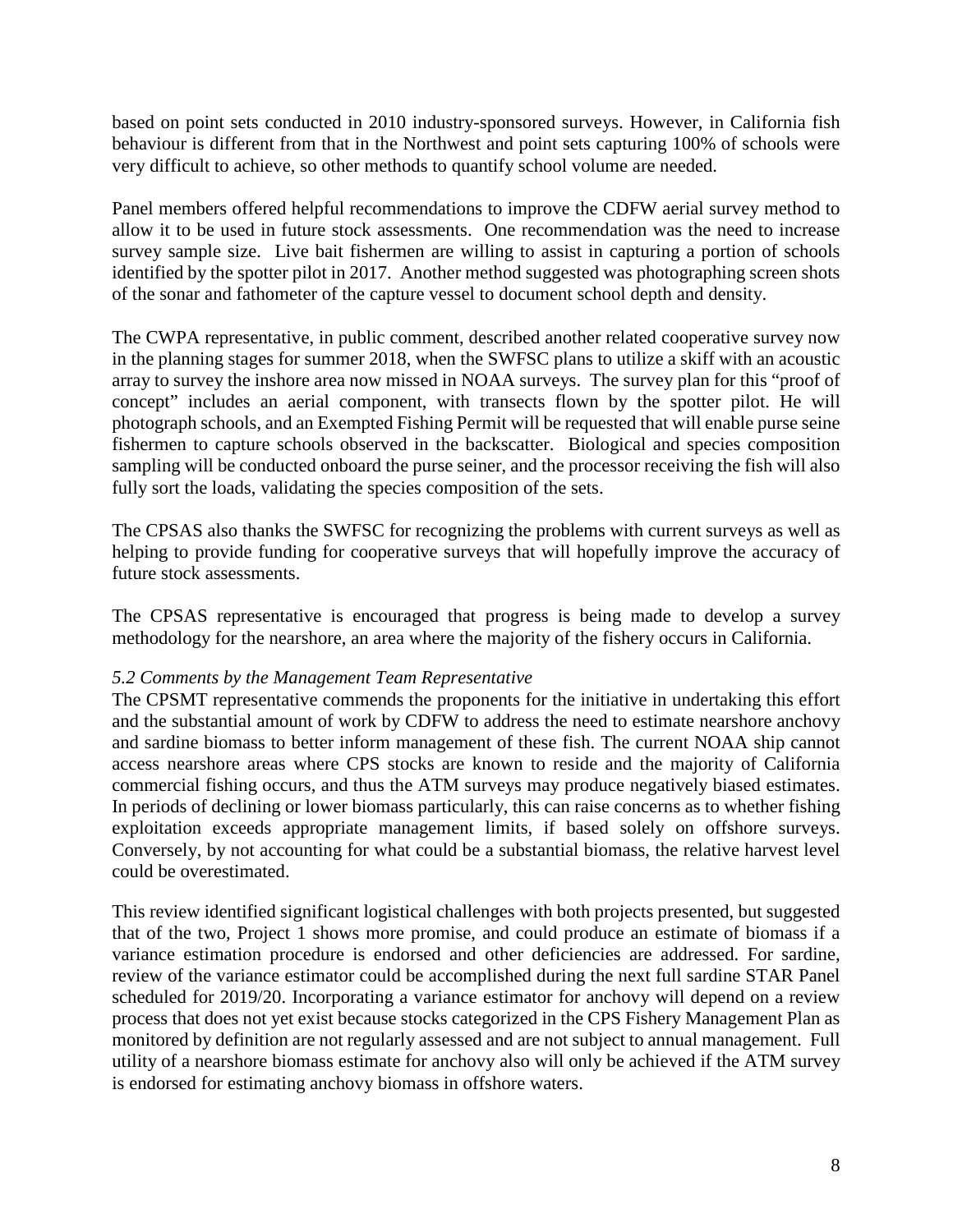Given limited agency resources, it seems preferable to direct survey efforts to most fully achieve Project 1 and resolve the deficiencies noted by the Panel. More sampling is needed to address the lack of necessary biological data from the survey to validate species identification and collect life history information. The collection of age data in particular is needed for sardine for an agestructured assessment model. Anchovy age data would be useful in the event a model approach is pursued for assessing anchovy biomass. These issues are all described in this review panel report.

There also is the issue of how to resolve lack of coast-wide coverage, as Project 1 is limited to surveying areas in the Southern California Bight. This leaves unknown the amount of CSNA biomass in nearshore areas to the north of the Bight. If the aerial survey methodology is approved for use in the Bight, expanding this effort north should be considered.

Finally, as noted above, presently the next opportunity to evaluate the aerial survey methodology for sardine will be at the sardine STAR Panel in 2019/20. In the meantime, the proponents will be investing a significant amount of time and money to conduct the survey. The Management Team representative recommends a review or similar evaluation that could provide them feedback and further guidance in the interim such that there would be an opportunity to refine survey methodology or analyses. Proponents of future methodologies would benefit from a pre-review, perhaps by the SSC or SSC CPS subcommittee, to address some concerns prior to investing significant time and resources before a formal methodology review.

# **6. Summary of Conclusions and General Recommendations**

*6.1 Management use*

The Panel identified various potential uses of the data collected from the nearshore survey

- 1. An index of recruitment.
- 2. A (negatively-biased) estimate of biomass based on the surveyed areas only, which would be added to the ATM estimate of biomass.
- 3. An estimate based on the surveyed areas plus an estimate for the unsurveyed nearshore areas in the Southern California Bight based on extrapolating densities to unsurveyed areas.
- 4. An estimate based on the surveyed areas plus an estimate for the unsurveyed nearshore areas off the California coast based on extrapolating densities to unsurveyed areas.
- 5. An estimate based on the surveyed areas plus an estimate for the unsurveyed nearshore areas off the entire west coast (but based on additional sampling north of the current survey area).

Table 4 lists the research needs (short- and long-term) for each management use. The main Panel conclusions are:

• Project 1 is closest to being ready to provide information for use in stock assessments for Pacific sardine (2019-20 or earlier) or northern anchovy. In particular, a negatively biased estimate of biomass can be obtained from the estimates of biomass from surveyed transects. However, it will be necessary to develop and apply a method for estimating the variance of the biomass inshore of the ATM survey area. The estimates of biomass from surveyed transects can be extrapolated to unsurveyed areas, but this will require additional sampling to ensure that the extent of between-area differences in density can be quantified to inform proper stratification of expansions and to allow variance to estimated.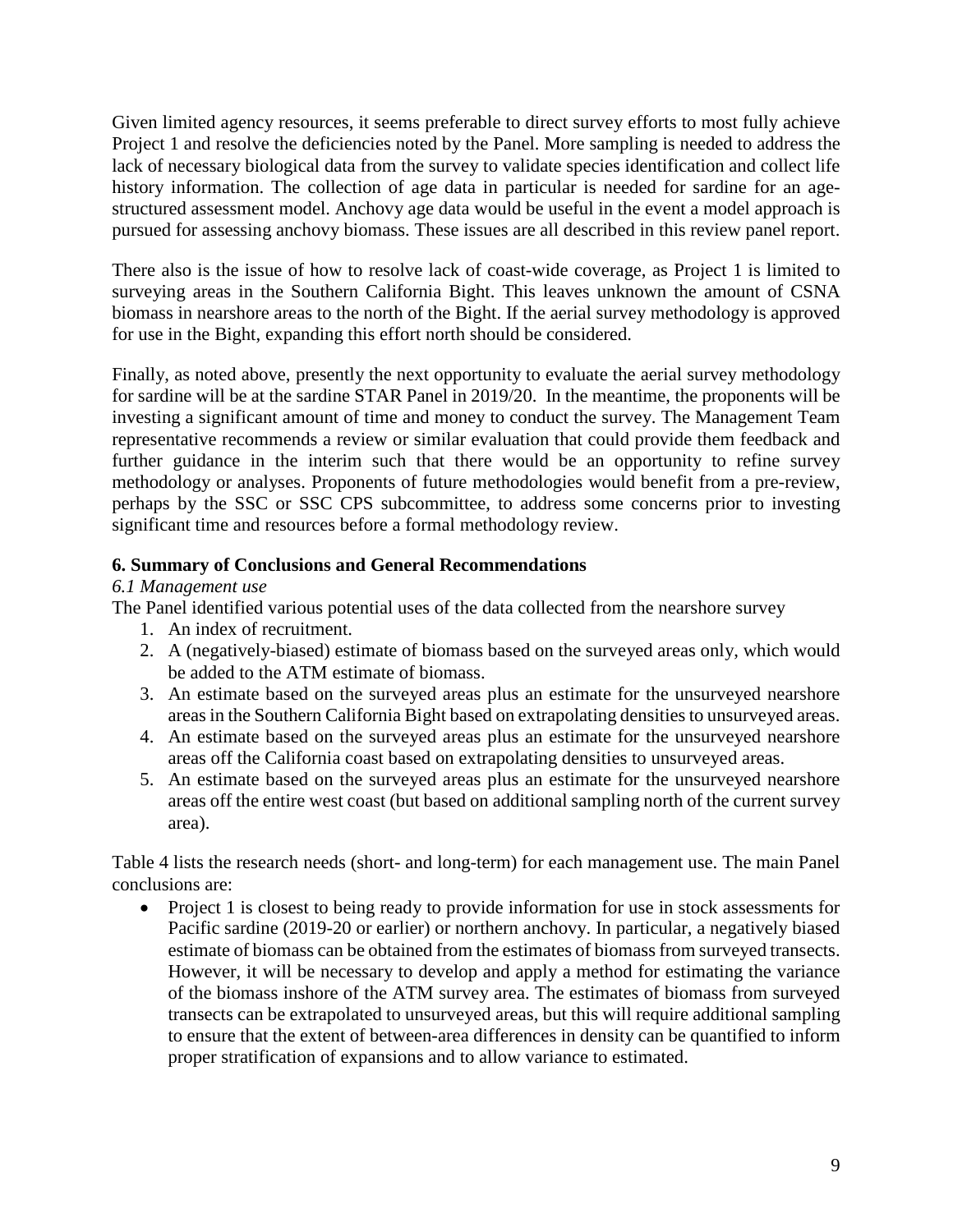- The SCCPSS cannot at present be used to develop an index of recruitment for Pacific sardine or northern anchovy, due to the lack of sufficient age composition data for the observed biomass.
- Project 2 is unlikely to be successful given the aerial survey and ATM survey are sampling different parts of the water column, and there is high sampling error.

The Panel recommends that another methodology review be undertaken if biomass is estimated by extrapolating into unsurveyed areas (i.e. by assuming the density in the surveyed areas applies to the unsurveyed areas) or if the survey is expanded north of the current survey area (unless the survey is used to provide a minimum estimate of biomass by basing the estimate of biomass only on areas surveyed, in which case a review by a STAR panel would be adequate rather than a full methodology review).

# *6.2 Variance estimation*

The Panel notes that no adequate estimates of variance exist. Table 5 lists various components of variance identified for Project 1 and the data needed to allow quantification of uncertainty. It will be necessary to develop and implement a variance estimation method before estimates from Project 1 could be used for management. Review of a variance estimation method could be accomplished during a STAR Panel.

# *6.3 General recommendations*

I). Consideration should be given to use of relevant technical developments for remote sensing of fish schools using satellites and drones. For example, Sentinel 2 satellites are now providing (at no cost) multi-spectral images at 10m resolution with five day repeat intervals, suggesting that it should now be possible to rapidly scan large areas for apparent schools. A drone-mounted camera could give coverage of a relatively small coastal area, showing how school visibility changes in repeat observations.

II). Undercounting bias, due to depth distribution of schools below the visible range, could be estimated from school metrics (i.e. school depth, thickness, general shape, etc.) derived from sonars on fishing vessels assisting with the surveys. The sampling effort required to produce a robust estimate of bias would depend on the variability of vertical depth distribution within a defined survey period.

III). Given the effort and difficulty of obtaining point sets to calibrate aerial biomass estimates, especially for larger schools, an alternative might be estimation of packing density. Literature- or observation-based fish spacing is generally length-dependent and can be used, given fish size, school thickness, and surface area, to estimate school biomass.

IV). Acoustic versus aerial surveys are not comparable as the data collection, speed, transect width, transect depth, sources of bias, and type of observational data are completely different. While a stratified survey design is the preferred survey design for acoustics, an adaptive survey design with clearly defined strata or grids might be better for aerial surveys. What is not optimal is forcing an aerial survey program to acoustic survey protocols.

V). It is critical to comprehensively document criteria used to decide when to survey and how experts distinguish species to properly extrapolate data to unsurveyed areas as well as deriving the appropriate variance estimates of biomass and density estimates. Although the sea state and weather condition criteria were defined for the method reviewed here as well as species-specific school characteristics, other expert knowledge used to predict when surface schools might be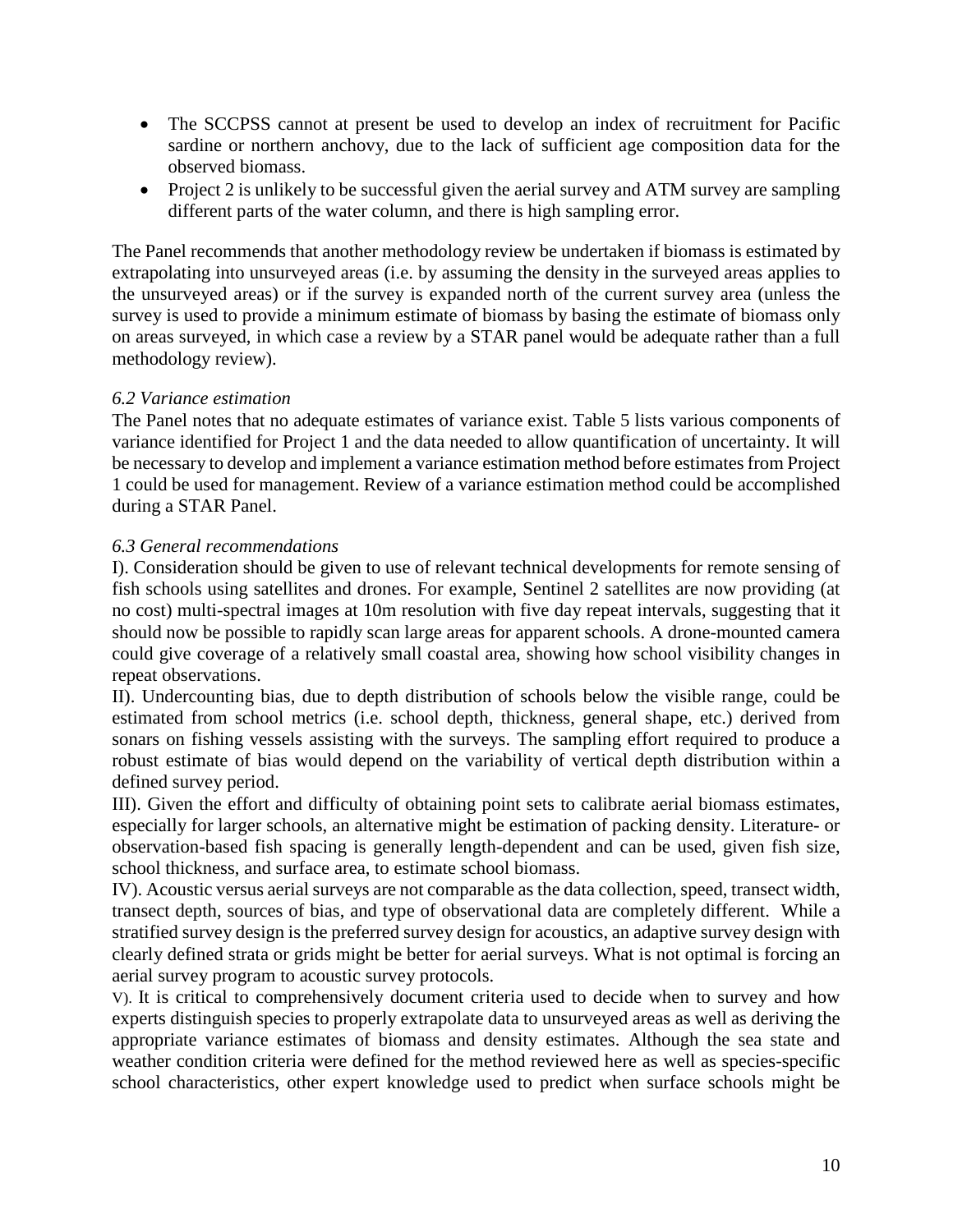visible were not documented. This expert knowledge transforms the survey design to adaptive and has ramifications on estimates of variance for abundance indices.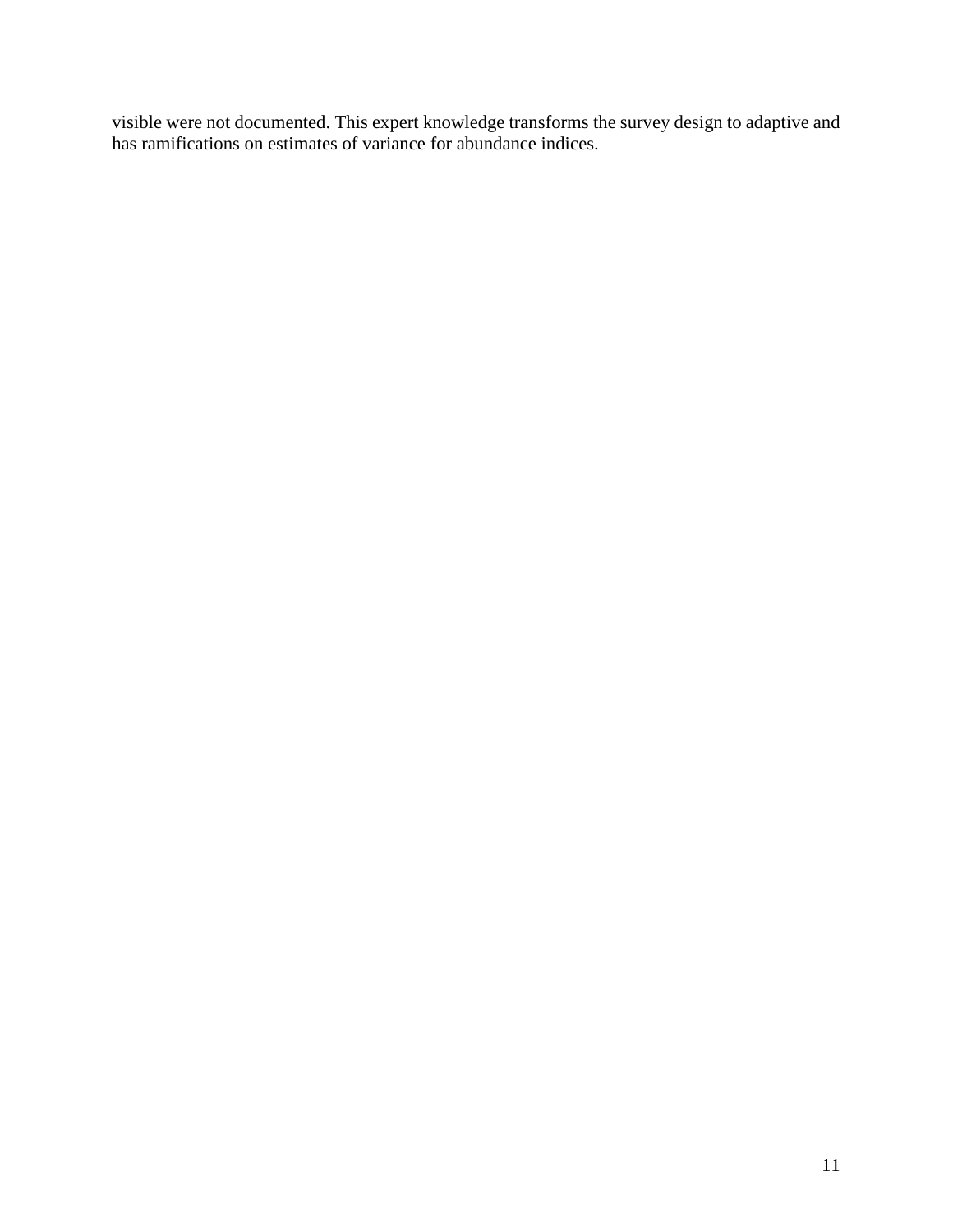Table 1. Summary of the sources of uncertainty in estimating biomass of CPS using aerial observations.

| Source of uncertainty or bias                           | <b>Direction</b>         | <b>Ways of Addressing the Issue</b>                      |
|---------------------------------------------------------|--------------------------|----------------------------------------------------------|
| Species misidentification                               |                          |                                                          |
| Type 1: Target species misidentification                | Under- or overestimation | Boat sampling; plane circling                            |
| Type 2a: Other spp. misidentified as target species     | Overestimate             | Boat sampling; plane circling                            |
| Type 2b: Other features misidentified as target species | Overestimate             | Plane circling; avoid cloudy and poor weather conditions |
| Density-dependent misidentification (a nonlinearity)    | Hyperstability?          | $N/A$ (nearshore survey)                                 |
| Surveyor bias (allocation of CPS biomass to species)    | Under- or overestimation | Comparative flight observation studies                   |
| School detection                                        |                          |                                                          |
| Schools too deep                                        | Underestimate            | Nearshore acoustic studies                               |
| Schools lost in glare                                   | Underestimate            | Plane circling; flight direction                         |
| Schools too diffuse (hypothetical)                      | Unknown                  | Not typical fish behavior; daytime survey                |
| Marginal cloud cover, reduced visibility                | Underestimate            | Survey conducted under optimal conditions                |
| Sea state                                               | Underestimate            | Survey conducted under optimal conditions                |
| Turbidity reducing detection depth                      | Underestimate            | Survey conducted under optimal conditions                |
| Biomass estimation (total CPS)                          |                          |                                                          |
| Surveyor bias                                           | Under- or overestimation | Comparative flight observation studies                   |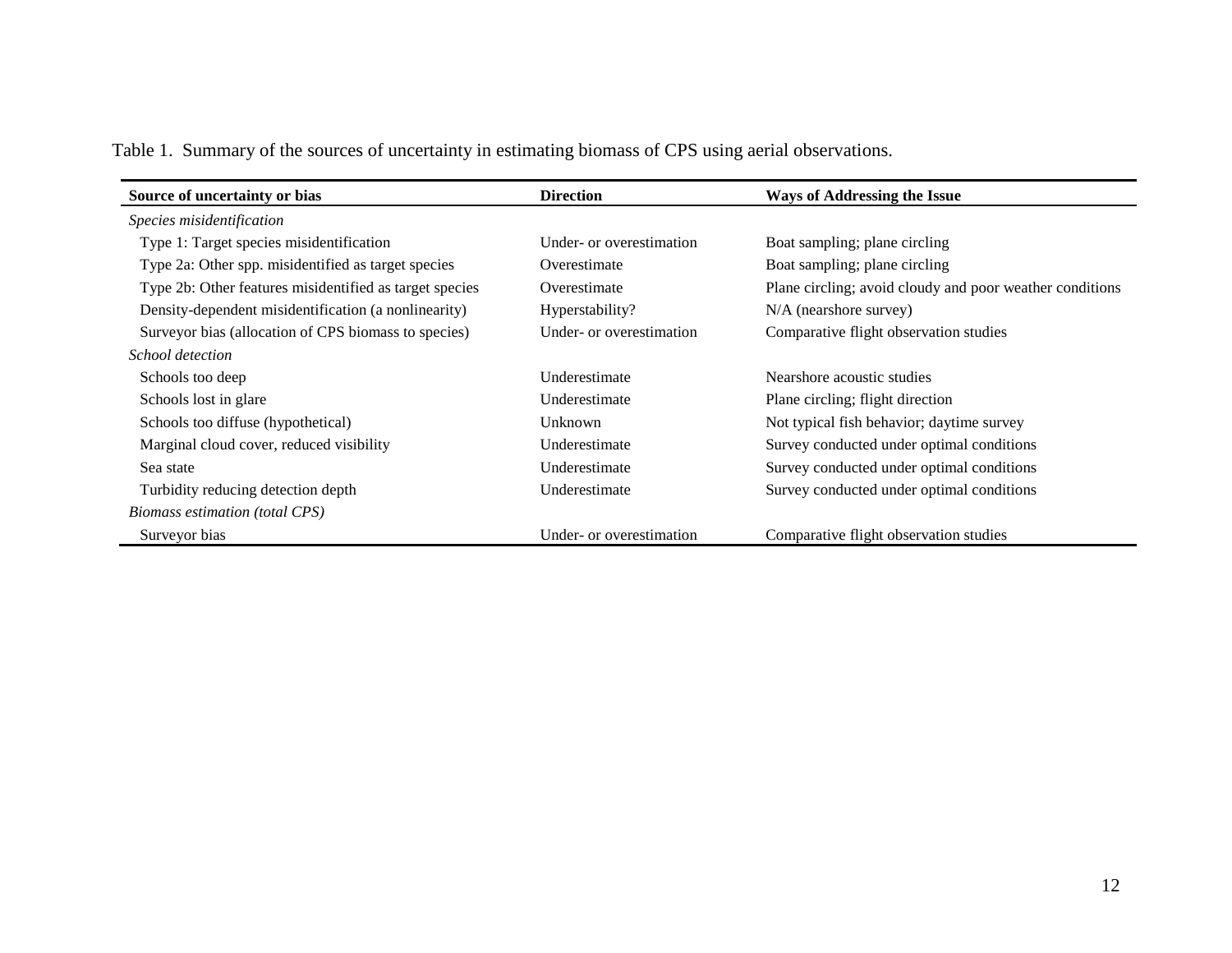| Year | <b>Season</b> | <b>Dates</b>     | <b>Sardine Potential Habitat</b> |  |
|------|---------------|------------------|----------------------------------|--|
| 2012 | Summer        | $7/30 - 8/17$    | Yes (partial)                    |  |
| 2013 | Spring        | $4/22 - 5/21$    | Yes                              |  |
|      | Summer        | $8/1 - 10/4$     | Yes (partial)                    |  |
| 2014 | Spring        | $5/13 - 6/20$    | Yes (partial)                    |  |
|      | Summer 1      | $8/4 - 8/18$     | Yes (partial)                    |  |
|      | Summer 2      | $8/25 - 8/26$    | N <sub>0</sub>                   |  |
| 2015 | Spring        | <b>NO SURVEY</b> |                                  |  |
|      | Summer 1      | $8/7 - 8/29$     | No                               |  |
|      | Summer 2      | $10/1 - 10/6$    | N <sub>0</sub>                   |  |
| 2016 | Spring 1      | $4/16 - 5/2$     | Yes (partial)                    |  |
|      | Spring 2      | $5/23 - 6/23$    | Yes (partial)                    |  |
|      | Summer        | $8/11 - 9/6$     | N <sub>0</sub>                   |  |
|      | Overflight    | $9/7 - 9/15$     | Yes (partial)                    |  |
| 2017 | Overflight    | $3/24 - 3/30$    | Yes                              |  |

Table 2. Relationship between the surveys of nearshore waters and sardine potential habitat identified using the habitat model developed by Zwolinski and Demer. Survey dates were compared with corresponding habitat model indications of favorable sardine habitat.

| Year | Season     | Dates            | Sardine Potential Habitat |  |
|------|------------|------------------|---------------------------|--|
| 2012 | Summer     | $7/30 - 8/17$    | Yes (partial)             |  |
| 2013 | Spring     | $4/22 - 5/21$    | Yes                       |  |
|      | Summer     | $8/1 - 10/4$     | Yes (partial)             |  |
| 2014 | Spring     | $5/13 - 6/20$    | Yes (partial)             |  |
|      | Summer 1   | $8/4 - 8/18$     | Yes (partial)             |  |
|      | Summer 2   | $8/25 - 8/26$    | No.                       |  |
| 2015 | Spring     | <b>NO SURVEY</b> |                           |  |
|      | Summer 1   | $8/7 - 8/29$     | No.                       |  |
|      | Summer 2   | $10/1 - 10/6$    | No.                       |  |
| 2016 | Spring 1   | $4/16 - 5/2$     | Yes (partial)             |  |
|      | Spring 2   | $5/23 - 6/23$    | Yes (partial)             |  |
|      | Summer     | $8/11 - 9/6$     | No.                       |  |
|      | Overflight | $9/7 - 9/15$     | Yes (partial)             |  |
| 2017 | Overflight | $3/24 - 3/30$    | Yes                       |  |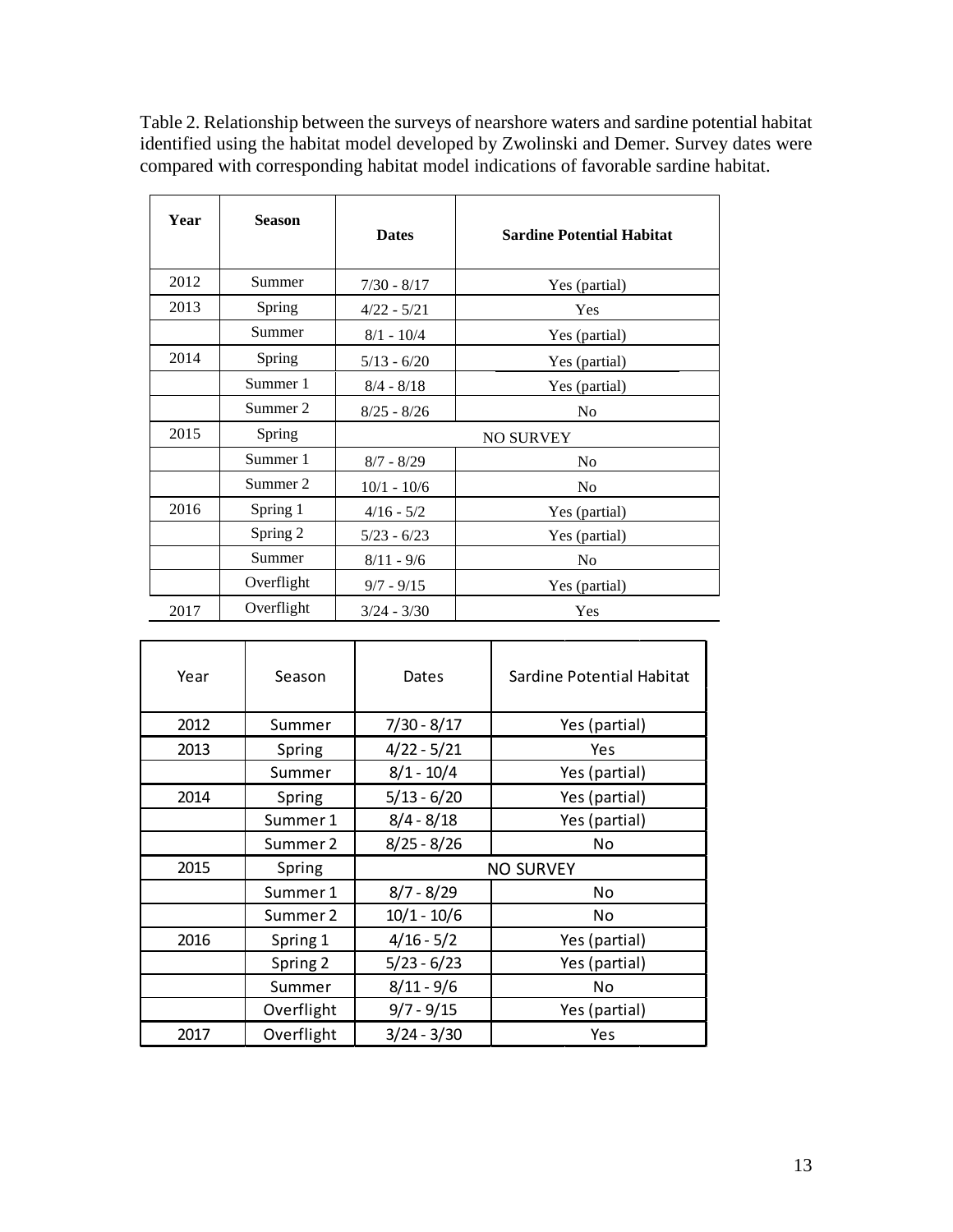| Observations   |     |  |  |
|----------------|-----|--|--|
| S              | 226 |  |  |
| $\mathbf{A}$   | 44  |  |  |
| AS             | 8   |  |  |
| <b>SP</b>      | 9   |  |  |
| $\overline{P}$ | 9   |  |  |
| J              | 1   |  |  |
| U              | 1   |  |  |
| AU             | 1   |  |  |
| <b>SUA</b>     | 1   |  |  |
| Single         | 281 |  |  |
| Mixed          | 19  |  |  |

Table 3. Breakdown of the 'observations' sampled during 2012-16 including pure samples (S, A, PM, and JM) and mixed schools.

| Observations |     | Schools        |                | Tons           |         |
|--------------|-----|----------------|----------------|----------------|---------|
| S            | 226 | S              | 1520.5         | S              | 30976.1 |
| A            | 44  | A              | 550            | A              | 11418   |
| AS           | 8   | <b>AS</b>      | 593            | AS             | 21987.5 |
| SP           | 9   | <b>SP</b>      | 64.5           | <b>SP</b>      | 1518.1  |
| P            | 9   | P              | 16             | P              | 507.5   |
|              |     |                |                | J              | 15      |
| Ù            | 1   | $\overline{U}$ | $\overline{2}$ | $\overline{U}$ | 10      |
| AU           |     | <b>AU</b>      |                | <b>AU</b>      | 25      |
| <b>SUA</b>   |     | <b>SUA</b>     | 3              | <b>SUA</b>     | 21.5    |
| Single       | 281 | Single         | 2089.5         | Single         | 42926.6 |
| Mixed        | 19  | Mixed          | 661.5          | Mixed          | 23552.1 |

Abbreviations for first column:

S – sardine

 $A$  – anchovy

AS – combined anchovy-sardine

SP – combined sardine-Pacific mackerel

P – Pacific mackerel

J – jack mackerel

U – unidentified mackerel

AU – combined anchovy – unidentified mackerel

SUA – combined sardine-unidentified mackerel-anchovy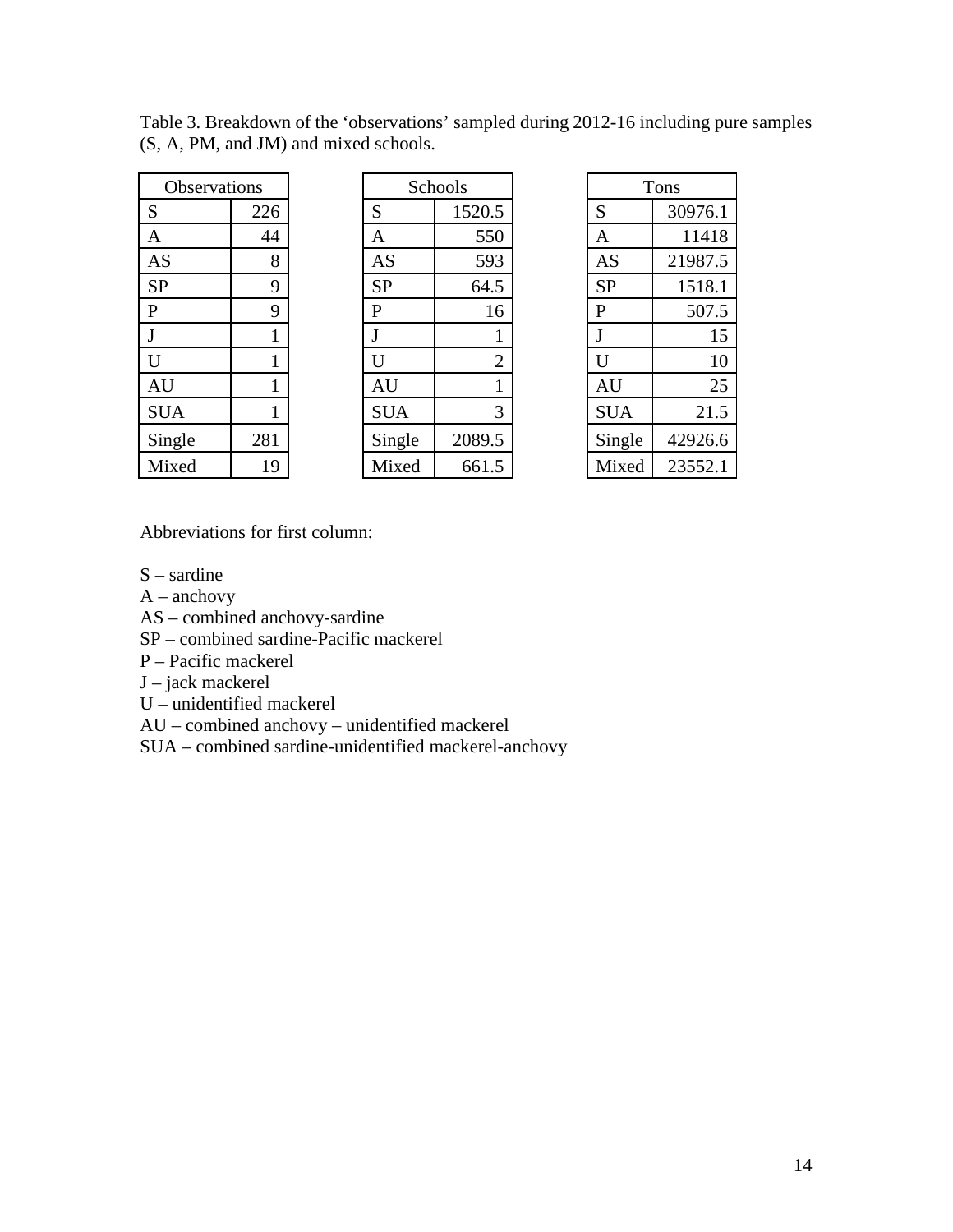| <b>Management Use</b>                                                                      | <b>Status</b>                | <b>Short term</b><br>research/activity                                                        | Long term research/activity                                                                                                         |
|--------------------------------------------------------------------------------------------|------------------------------|-----------------------------------------------------------------------------------------------|-------------------------------------------------------------------------------------------------------------------------------------|
| 1. Index of recruitment                                                                    | N <sub>o</sub>               | Not feasible in the short-<br>term                                                            | Requires collection of age-data; calibration of any<br>index to a measure of recruitment (e.g., YOY<br>series along entire coast)   |
| 2. Biomass from survey transects only                                                      |                              |                                                                                               |                                                                                                                                     |
| Project 1                                                                                  | Yes (but needs)<br>variance) | Calculate variance<br>estimate (may require<br>replicate sampling)                            | Additional validation of assumptions (point sets or<br>equivalent, e.g., using fisher's estimates of school<br>metrics from sonar.) |
| Project 2                                                                                  | N <sub>0</sub>               | Not feasible in the short-<br>term                                                            | Not feasible in the longer-term                                                                                                     |
| 3. Biomass estimated for the entire<br>southern California Bight (by<br>extrapolation)     |                              |                                                                                               |                                                                                                                                     |
| Project 1                                                                                  | N <sub>0</sub>               | As 2, but also strata need<br>to be defined and the<br>variance of extrapolation<br>estimated | As for Project 1 above (may have less bias, but<br>higher variance)                                                                 |
| Project 2                                                                                  | No                           | N/A                                                                                           | N/A                                                                                                                                 |
| 4. Biomass estimated for the entire<br>California coast (by extrapolation)                 | No                           | Not recommended                                                                               |                                                                                                                                     |
| 5. Biomass estimated for the entire<br>stock distribution (through additional<br>sampling) | N <sub>0</sub>               | Not feasible in the short-<br>term                                                            | Expand survey effort and sampling<br>Incorporate new technologies (e.g. high res<br>satellite imaging and/or drones)                |

Table 4. Summary of the five management uses and the research (short-term and long-term) needed prior to such use.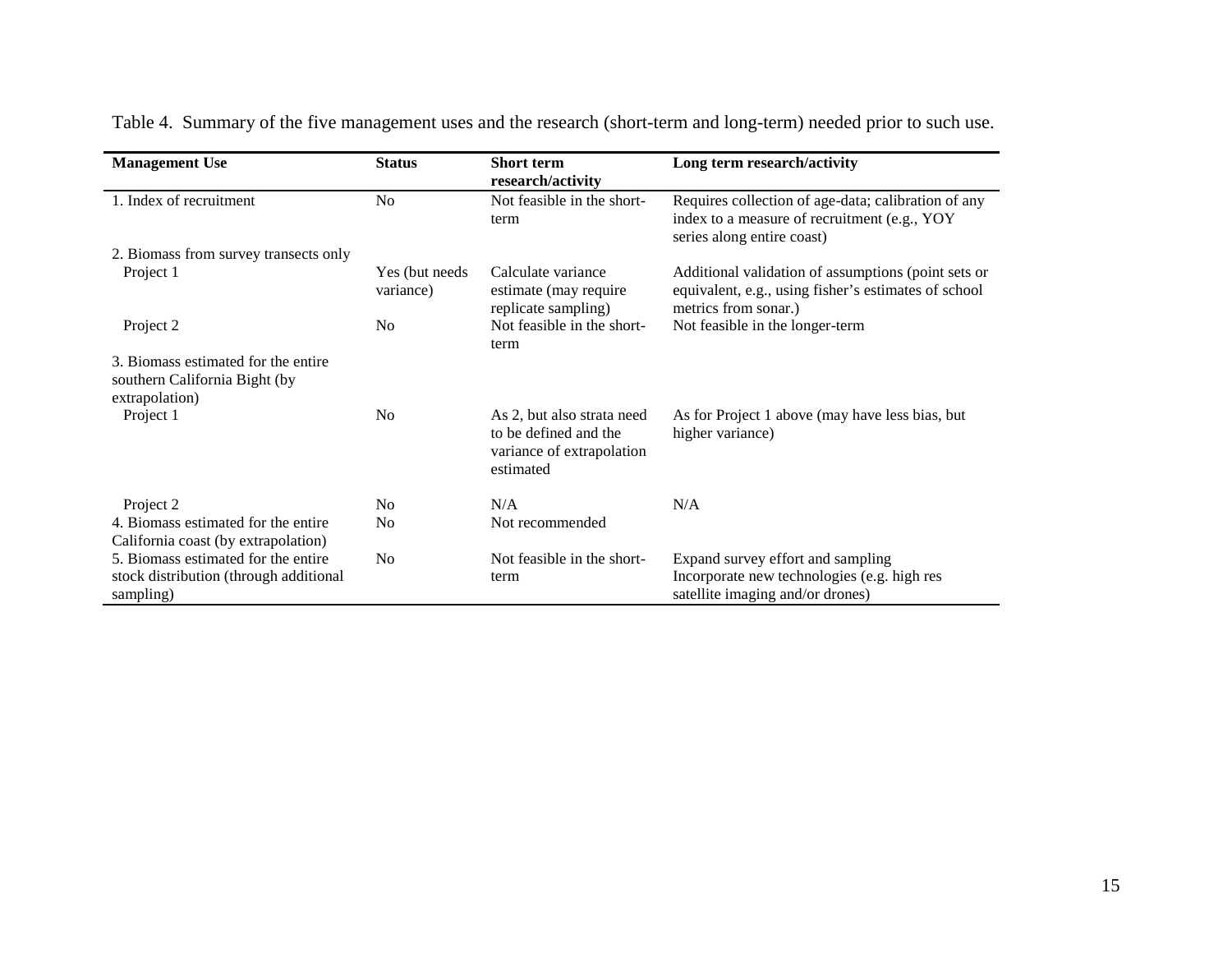Table 5. Sources of variance, how each could be quantified, and whether the source is current quantified.

| <b>Sources of Variance</b> | <b>How calculated</b>                                                                                                                                                                                                                                                     | <b>Status</b>                                                              |
|----------------------------|---------------------------------------------------------------------------------------------------------------------------------------------------------------------------------------------------------------------------------------------------------------------------|----------------------------------------------------------------------------|
| Within-transect error      | Variance would be calculated from multiple $(>2)$ replicates of coastal and<br>island transects flown at a time interval that provides comparable estimates                                                                                                               | Insufficient transects at present                                          |
| Between-transect variance  | Variance calculated from observation data among surveyed transects.                                                                                                                                                                                                       | Insufficient transects at present                                          |
| Rounding                   | Unknown effect on variance, would depend on whether biased high or low.<br>Not expected for observers to avoid rounding, there are limitations to<br>precision above a certain tonnage.                                                                                   | Not accounted for at present                                               |
| Estimate of surveyor bias  | If multiple surveyors used, would need to do comparative field studies to<br>determine relative bias and precision. If point set data available can use those<br>data as ground truthing.                                                                                 | 2010 point set data are used to<br>estimate surveyor bias and<br>precision |
| Survey Condition bias      | Information on survey conditions are not consistently noted. Surveys flown in<br>generally similar conditions, suitable for visual surveys. Observations could<br>be analyzed at different quantified conditions (estimated sea state, cover) to<br>quantify this source. | Not accounted for at present                                               |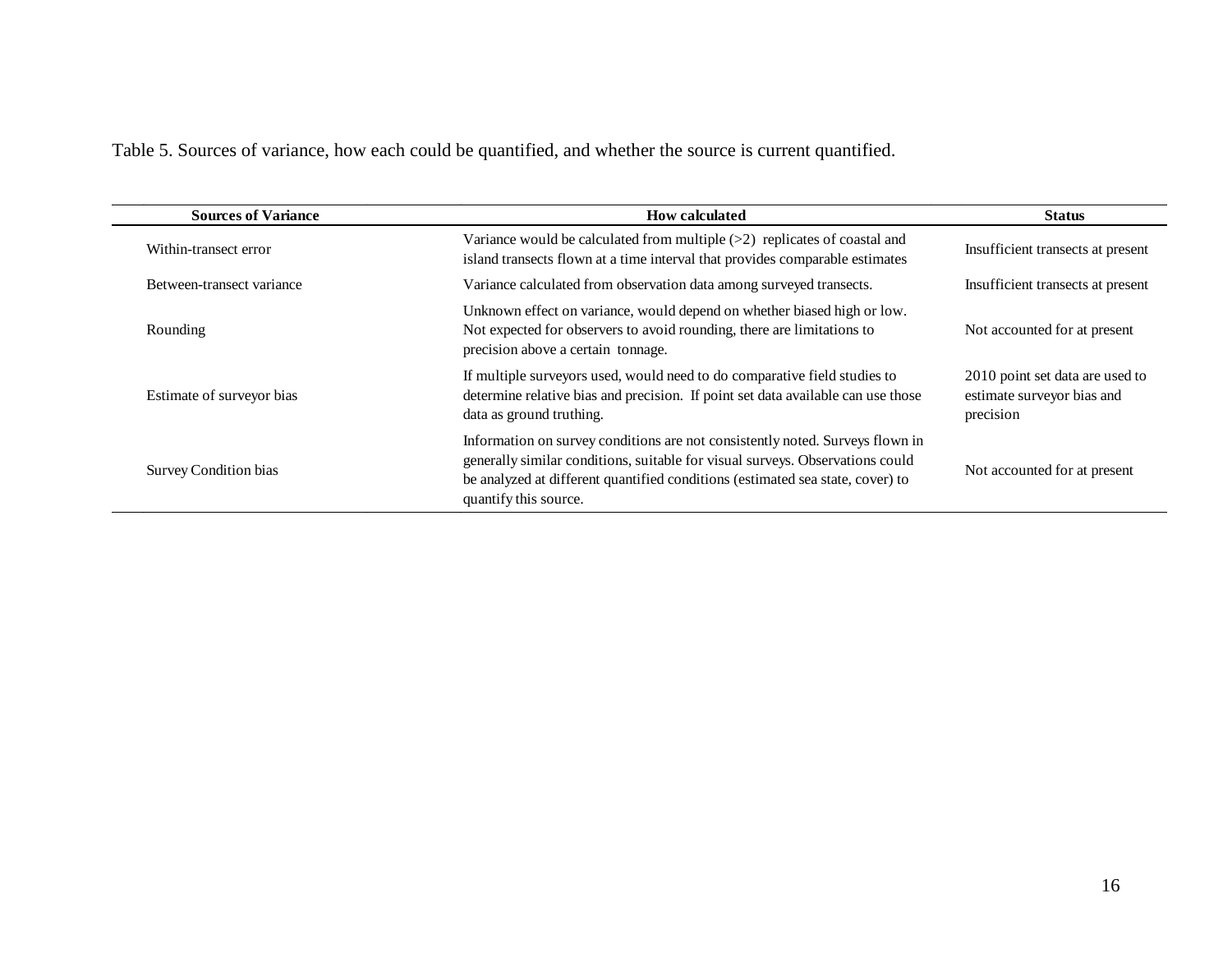

Figure 1. Adjusted landed tons versus the pilot-estimated school size.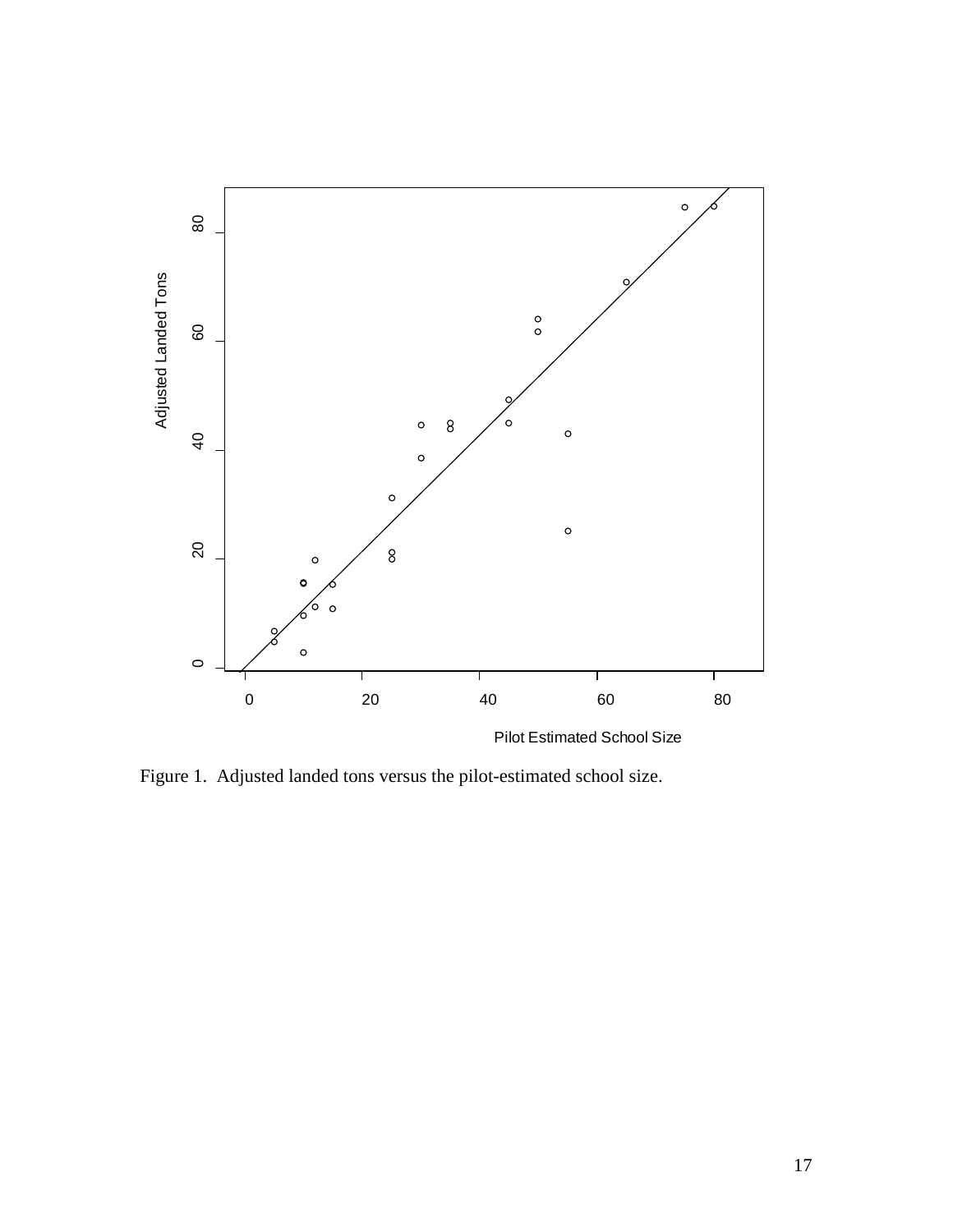

Pilot Estimated School Size

Figure 2. Ratio of adjusted landed tons to pilot estimates as a function of the pilotestimated school size.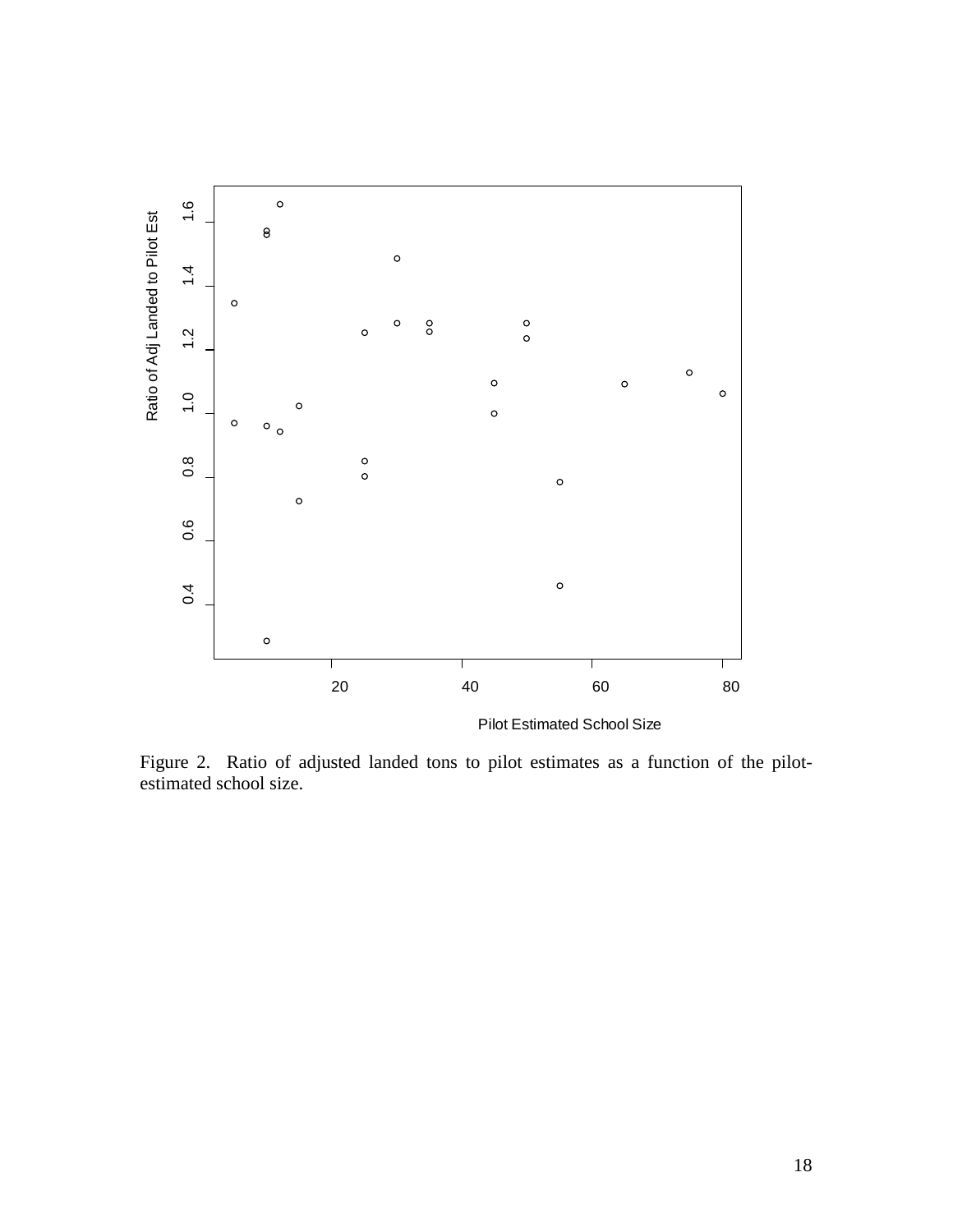# **Appendix 1**

#### **Panel Members:**

André Punt (Chair), Scientific and Statistical Committee (SSC), Univ. of Washington Owen Hamel, SSC, Northwest Fisheries Science Center Evelyn Brown, SSC, Lummi Natural Resources, LIBC Jim Gower, Department of Fisheries Oceans, Canada (Retired)

#### **Pacific Fishery Management Council (Council) Representatives:**

Kerry Griffin, Council Staff Steve Crooke, CPSAS Advisor to the Panel Lorna Wargo, CPSMT Advisor to the Panel

#### **CDFW Aerial Survey Technical Team:**

Kirk Lynn, California Department of Fish and Wildlife Dan Averbuj, California Department of Fish and Wildlife Dianna Porzio, California Department of Fish and Wildlife Trung Nguyen, California Department of Fish and Wildlife

#### **Other Attendees**

Dale Sweetnam, SWFSC Emmanis Dorval, SWFSC Chelsea Protasio, CPSMT/CDFW Paul Crone, SWFSC Erin Kincaid, Oceana Juan Zwolinski, SWFSC Jason Dunn, Everingham Bait Bros Matt Everingham, Everingham Bait Bros Kevin Piner, Esq., SWFSC John Budrick, CDFW Briana Brady, CDFW Diane Pleschner-Steele, CWPA David Demer, SWFSC Uwe Send, Univ. of San Diego Noelle Bowlin, SWFSC Kimberli Boone, CDFW

CDFW – California Department of Fish and Wildlife CPSAS - Coastal Pelagic Species Advisory Subpanel CPSMT - Coastal Pelagic Species Management Team CWPA – California Wetfish Producers Association SSC - Scientific and Statistical Committee (of the Pacific Fishery Management Council) SWFSC - Southwest Fisheries Science Center (National Oceanic and Atmospheric Administration)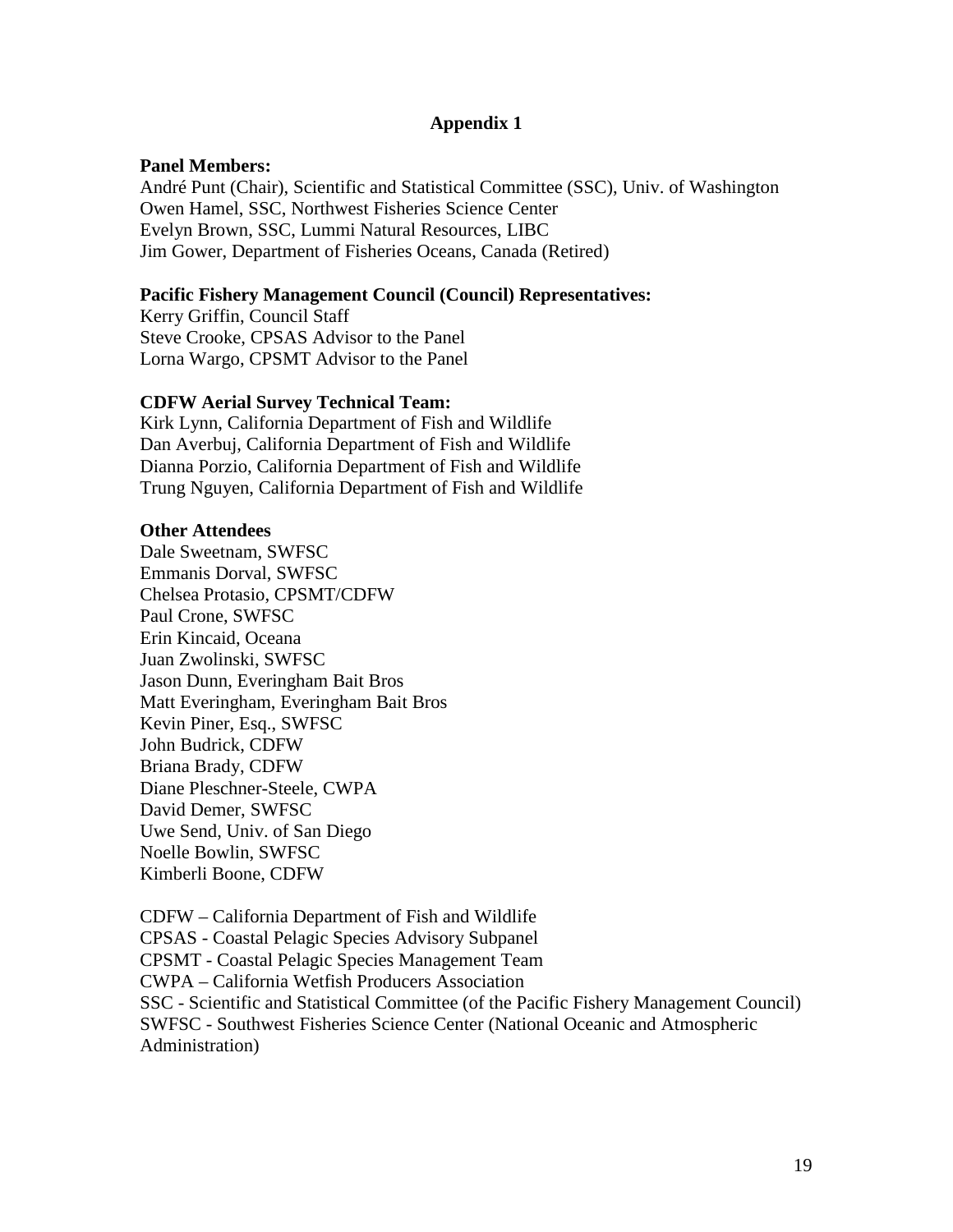#### **Appendix 2 Outline of a procedure for estimating biomass and its variance**

The estimate of biomass,  $\hat{B}$ , can be defined as the sum over strata of the stratum biomass, i.e.:

$$
\hat{B} = r \sum_{s} D_i A_i \tag{1}
$$

where  $D_i$  is the density in stratum *i*,  $A_i$  is the area of stratum *i* (surveyed and unsurveyed areas), and *r* is the factor to account for error in estimates of total biomass by surveyors.

The estimate of density is the sum over transects of the biomass recorded by the surveyor, accounting for the proportion that is the species of interest divided by the transect length, i.e.:

$$
D_i = \sum_t T_{t,i} / A_{t,i} \ p_{t,i} \tag{2}
$$

where  $T_{t,i}$  is the total CPS biomass on transect *t* of stratum *i*, and  $p_{t,i}$  is the proportion of the species of interest for transect *t* of stratum *i*.

Each of  $T_{i,i}$ ,  $p_{i,i}$ , and *r* are subject to estimation error that needs to be quantified (or the error associated with  $D_i$  estimated directly). Methods for estimating the variance of  $D_i$  include conducting replicate surveys while the uncertainty associated with  $T_{i,i}$  could be estimated using transects and that associated with  $p_{i}$  by comparing species proportions from the surveyor with those from independent boat-based sampling.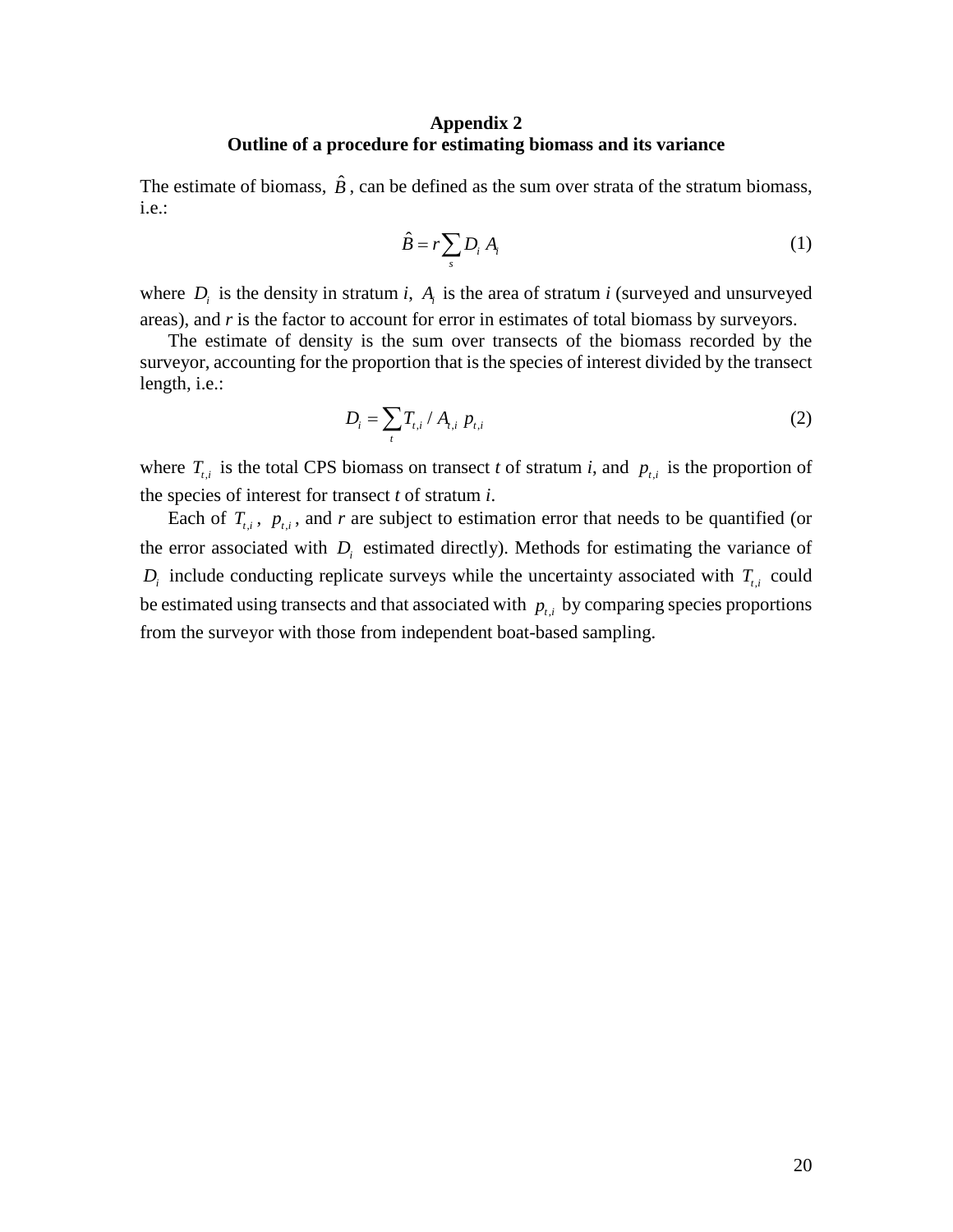#### **Appendix 3 Calculation of variance in estimated biomass from aerial observations.**

(A) The variance analysis used by the aerial survey analysts for the point sets suggests that more small schools (or observations) results in a more precise overall biomass index (without expansion outside of the observed area) than fewer large schools (or observations) in particular the variance structure assumed in calculating total variance is:

$$
Var = V \sum_{i=1}^{N} C_i^2
$$

This is based upon the idea that the CV for estimating the size of individual schools (or observations) is constant. The CV for the overall biomass index is then:

$$
CV = \frac{\sqrt{V \sum_{i=1}^{N} C_i^2}}{B}
$$

So that more small schools results in a **smaller** variance and CV than a few large schools given the same total biomass.

(B) However, the point set data indicate that the estimation variance itself may be closer to constant and independent of the size of the school. If we assume that that is the case, we can calculate the variance about the line, and then the total variance for an overall biomass index is simply a function of the number of schools (or observations) N.

$$
Var = NV
$$

with the CV of the biomass index being:

$$
CV = \frac{\sqrt{NV}}{B}
$$

So that more schools results in a **larger** variance and CV than a few schools given the same total biomass.

(A) and (B) are in some sense opposite assumptions. The constant variance assumption of (B) may be closer to what the data says, but there really isn't enough data to be secure in that result, and with observations rather than schools, this may be less true. Therefore, an intermediate approach may be preferred.

(C) An intermediate assumption would be that the total variance around the regression line is **independent** of the number of observations or schools:

$$
Var = v \sum_{i=1}^{N} C_i = vB
$$

The CV for the biomass index around the line is then: